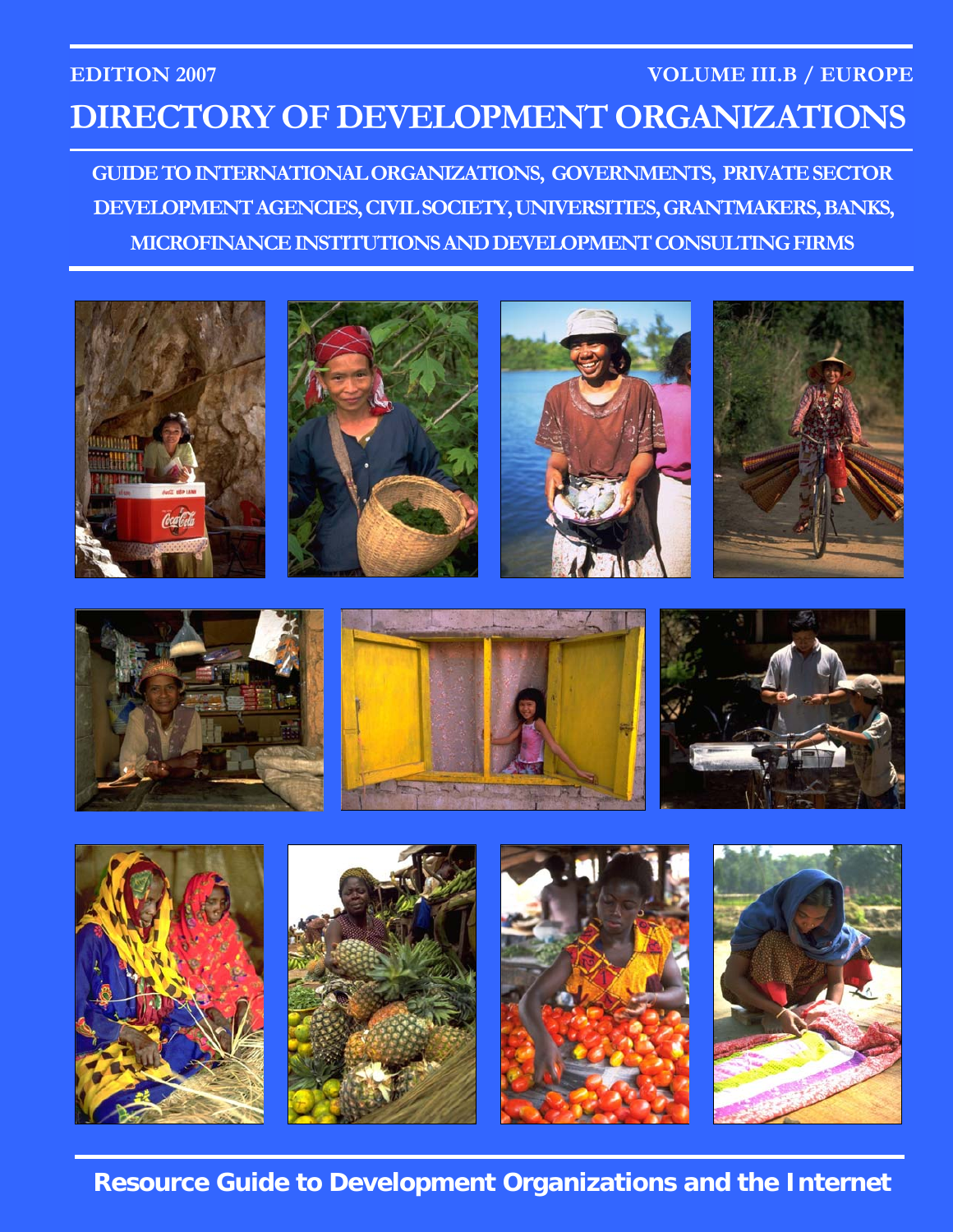#### **Welcome to the directory of development organizations 2007, Volume III: Europe**

The directory of development organizations, listing 51.500 development organizations, has been prepared to facilitate international cooperation and knowledge sharing in development work, both among civil society organizations, research institutions, governments and the private sector.

The directory aims to promote interaction and active partnerships among key development organisations in civil society, including NGOs, trade unions, faith-based organizations, indigenous peoples movements, foundations and research centres. In creating opportunities for dialogue with governments and private sector, civil society organizations are helping to amplify the voices of the poorest people in the decisions that affect their lives, improve development effectiveness and sustainability and hold governments and policymakers publicly accountable.

In particular, the directory is intended to provide a comprehensive source of reference for development practitioners, researchers, donor employees, and policymakers who are committed to good governance, sustainable development and poverty reduction, through: the financial sector and microfinance, trade and business development services, rural development and appropriate technology, private sector development and policy reforms, legislation & rule of law and good governance, community development and social protection, gender equality and participation, environment and health, research, training and education.

As part of the collective effort to meet the Millennium Development Goals by 2015, the Year of Microcredit provided an opportunity for the international community to raise awareness about the importance of microfinance in eradicating poverty, and to enhance existing programmes that support sustainable, inclusive financial sectors worldwide. In essence, microfinance offers each day the possibility and hope to many poor people of improving - through their own efforts - their household economic welfare and well-being and enterprise stability and growth. Therefore, In this 2007 edition, microfinance actors and practitioner organizations have been marked by **[M]**, integrating microfinance support institutions and enabling environment into one directory.

This cutting-edge publication -- Eighth Edition -- will give you hundreds (thousands) of useful sites where you can find the statistics, reports, regulations, best practices and other key information you need...when you need it. This time-saving tool includes a country finder index and annotates each organization by category, so you'll know from the start whether an organization is worth visiting. Its Internet resources will point you in the direction of the best development resources available in each country on the World Wide Web today.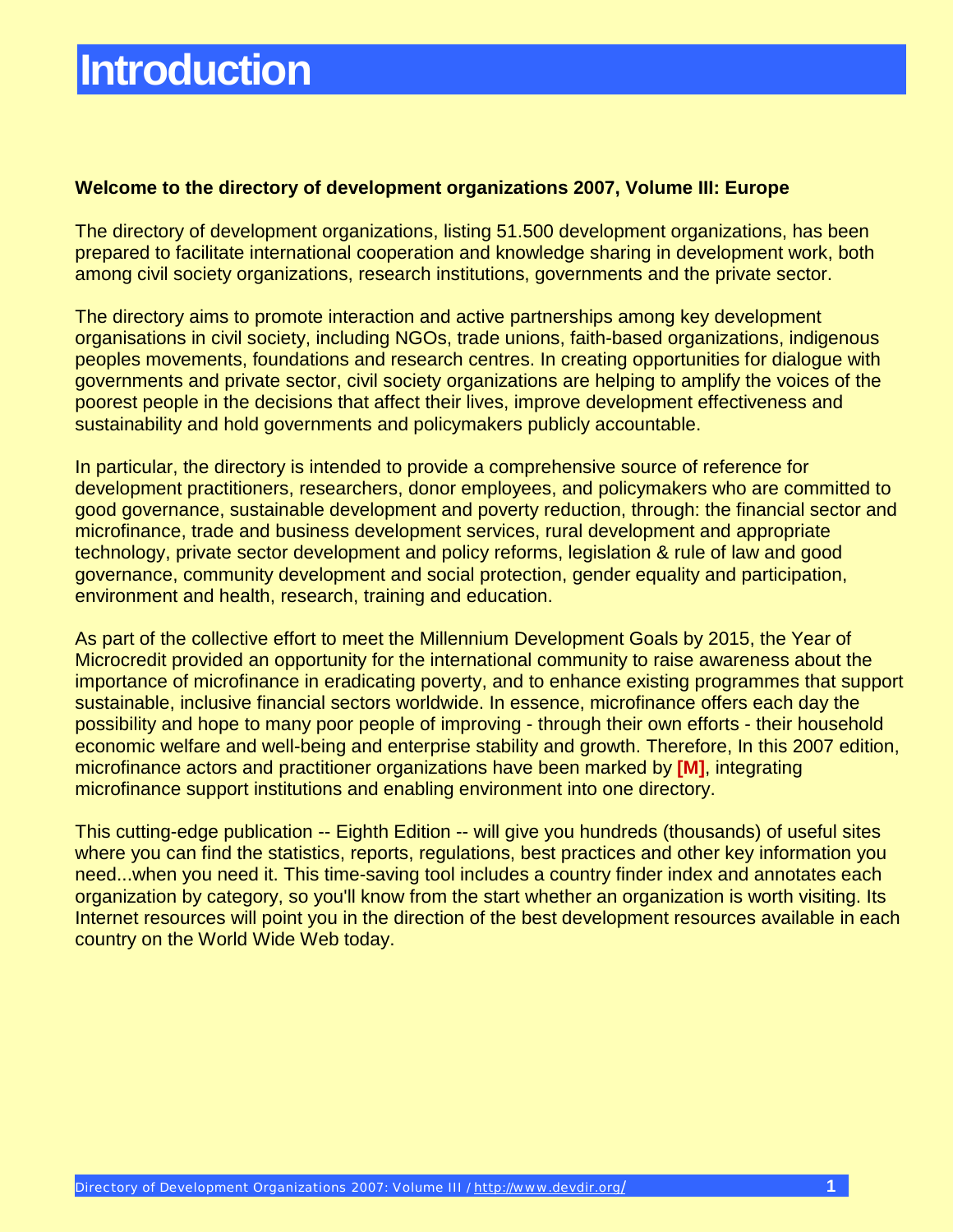#### **Please note:**

- For easier referencing, the directory has been divided into 6 geographical sections: Africa, Asia and the Middle East, Europe, Latin America and the Caribbean, North America, and Oceania.
- For each of the regions contacts have been annotated by the following 9 categories: (1) international organizations; (2) government institutions; (3) private sector support organizations (including fairtrade); (4) finance institutions; (5) training and research centres; (6) civil society organizations; (7) development consulting firms (including references to job opportunities and vacancy announcements); (8) information providers (development newsletters/journals); and, (9) grantmakers.
- The directory can be used in a variety of ways... by researchers, consultants and other development practitioners searching for up-to-date institutional information for a particular country; by trainers using the directories as a reference tool for their training programmes; by organizations trying to identify possible project partners; by individuals looking to identify possible employers; by funders seeking grantees; by grantees in search of funders; or by organizations aiming at identifying those institutions, agencies and programmes which are dedicated to providing resources, products and services to their members.
- For an advanced search we recommend to download Adobe Reader's full version of 7.0 or higher and try the excellent search capabilities by using its "Search PDF Pane". All search results are shown on-the-fly in one pane and options for multiple-document searches do exist.
- In this 2007 Edition: Create your own personal directory of development organizations. All files are now enabled for adding pointers and comments to the directory (Adobe Reader's full version of 7.0 or higher required).
- Please use the following e-mail address to communicate any comments or suggestions: [info@devdir.org.](mailto:info@devdir.org)

#### **DISCLAIMER**

Copyright © 2000-2007 Directory of development organizations. This web site is maintained for information purposes only. The purpose of this web site is to provide free information and resources to the development community. All directories can be downloaded for free, at no cost. Users may download, copy and reprint information from the site for non-commercial purposes so long as the source is cited. However, you may not resell, redistribute or create derivative works from the materials on this web site without our express permission in writing. This web site is provided "as is". We use our best efforts to maintain this web site, but we can not be held responsible whatsoever for the contents and accuracy of the information listed on this site and reject any liability due to direct or indirect use of the informations featured on this site, its printed directories or the links to other web sites mentioned in the directories. The information in the directories is being provided as a service only and does not imply endorsement or approval of its content nor a comprehensive listing of all available organizations. The database is not exhaustive and there may be other relevant organizations in your country. All materials available at this website are copyright protected. All rights reserved.

Photos with bicycles on coverpage by Jim Holmes; All other photos by Adam Rogers/UNCDF.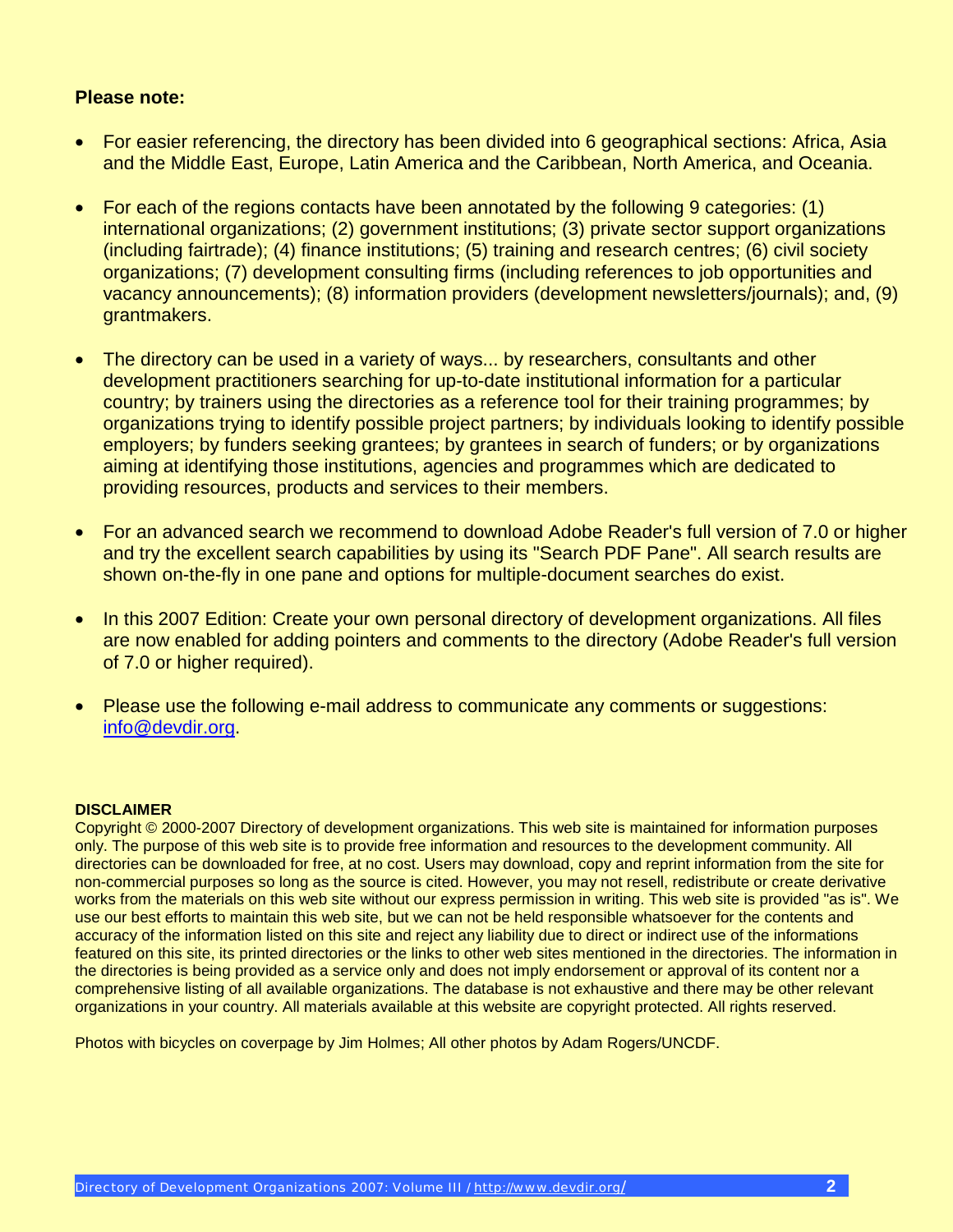# **Countryfinder: Serbia and Montenegro**

l,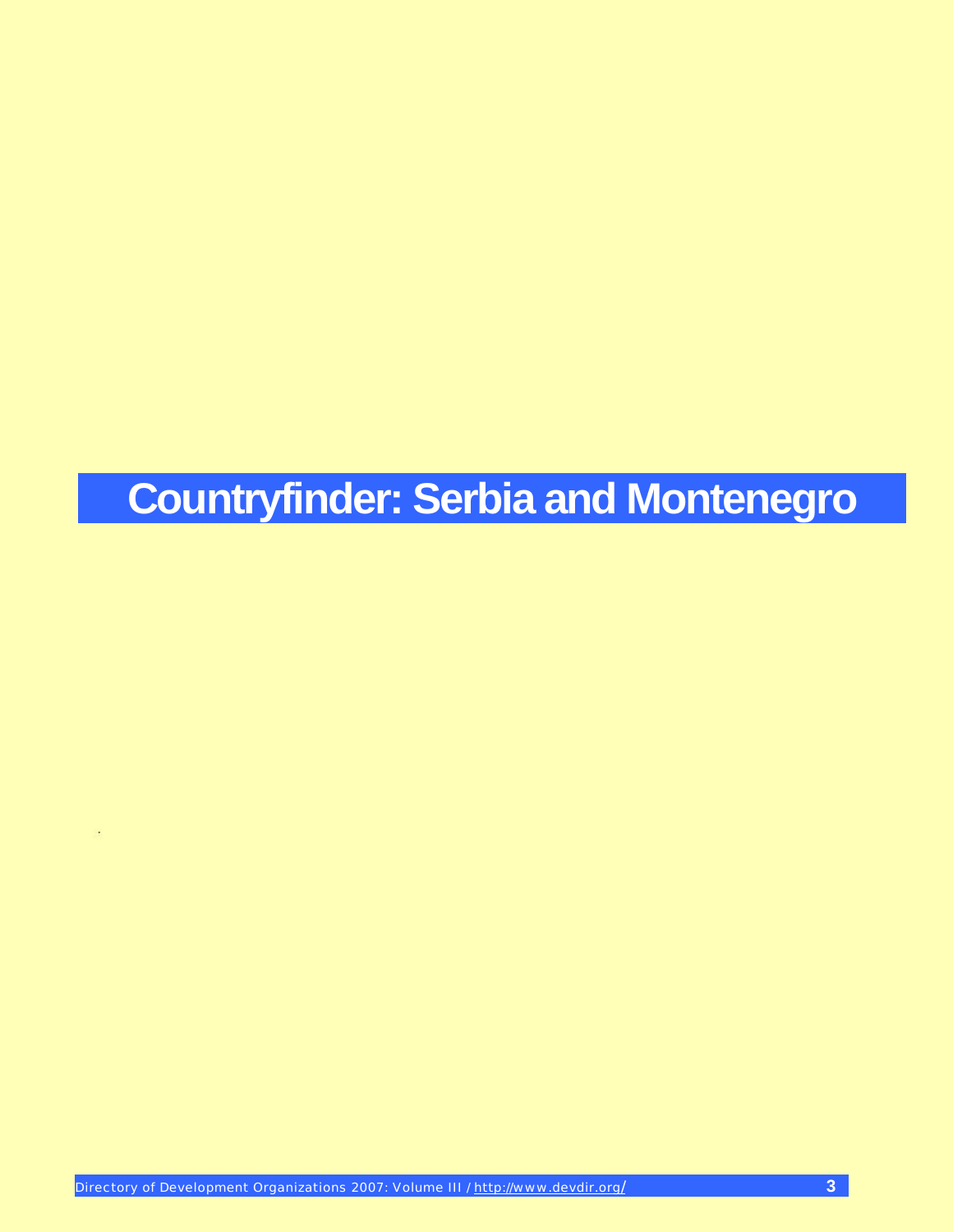**AAEN - Alternative Academic Educational Network (Serbia and Montenegro)** *Mailing address:* **Jove Ilica 165 Beograd 11000 Serbia and<br>Montenegro** *Other address: Tel.:* **381-11-397-6422 Fax: 381-11-397-7008 E-mail: aaen@aaen.e** Montenegro **Other address: Tel.:** 381-11-397-6422 **Fax:** 381-11-397-7008 **E-mail:** [aaen@aaen.edu.yu](mailto:aaen@aaen.edu.yu) **Web page:** [http://www.aaen.edu.yu/](http://www.aaen.edu.yu) **Category:** 5. Training and Research **Notes:**

■ AAR - Association for Aid and Relief (Serbia and Montenegro) Mailing address: Durmitorska 3 Belgrade 11000 Serbia and Montenegro Other **address: Tel.:** 381-11-361-8920 **Fax:** 381-11-361-8920 **E-mail:** [aarjapan@eunet.yu](mailto:aarjapan@eunet.yu) **Web page:** [http://www.aarjapan.gr.jp/](http://www.aarjapan.gr.jp) **Category:** 6. CSO **Notes:**

**ABA - American Bar Association (Serbia and Montenegro), CEELI - Central and East European Law Initiative Mailing <br>Iress: 20 Baba Visnjina Belgrade 11000 Serbia and Montenegro** *Other address: Tel.***: 381-11-245-9024 Fax: 38 address:** 20 Baba Visnjina Belgrade 11000 Serbia and Montenegro **Other address: Tel.:** 381-11-245-9024 **Fax:** 381-11-243-6531 **E-mail: Web page:** [http://www.abaceeli.org/](http://www.abaceeli.org) **Category:** 6. CSO **Notes:**

■ **ACDI / VOCA (Serbia and Montenegro) - Agricultural Cooperative Development International [M] Mailing address:** Bulevar JNA 255 Beograd Serbia Serbia and Montenegro **Other address: Tel.:** 381-11-397-2797 **Fax: E-mail:** [officebg@acdivoca.org.yu](mailto:officebg@acdivoca.org.yu) **Web page:** [http://www.acdivoca.org/](http://www.acdivoca.org) **Category:** 6. CSO **Notes:** Other Web page: [http://www.acdivoca.org.yu/](http://www.acdivoca.org.yu)

■ **ACF - Action contre la Faim (Serbia and Montenegro)** Mailing address: Arcibalda Rajsa 66A Belgrade 11000 Serbia and Montenegro *Other*<br> **address: Tel.: 381-11-391-8350** Fax: 381-11-391-8180 F-mail: act-belg@eunet.vu We **address: Tel.:** 381-11-391-8350 **Fax:** 381-11-391-8180 **E-mail:** acf-[belg@eunet.yu](mailto:belg@eunet.yu) **Web page:** [http://www.actioncontrelafaim.org/](http://www.actioncontrelafaim.org) **Category:** 6. CSO **Notes:**

**ACI - Agency for Anti-Corruption Initiative (Serbia and Montenegro)** Mailing address: Trg Vektra bb, (kancelarija br. 28) Podgorica 81 000<br>Serbia and Montenegro *Other address: Tel.:* 381-81-48-2139 Fax: 381-81-23-4082 F-Serbia and Montenegro **Other address: Tel.:** 381-81-48-2139 **Fax:** 381-81-23-4082 **E-mail:** [aci@mn.yu](mailto:aci@mn.yu) **Web page:** [http://www.antikorup.vlada.cg.yu/](http://www.antikorup.vlada.cg.yu) **Category:** 2. Government **Notes:**

■ **ACS - Arci Cultura e Sviluppo (Serbia and Montenegro)** Mailing address: Dunavska 13 Novi Sad 21000 Serbia and Montenegro Other address: **Tel.:** 381-21-42-1334 **Fax:** 381-21-42-1334 **E-mail:** [arcsns@eunet.yu](mailto:arcsns@eunet.yu) arcs.yu[.ns@arci.it](mailto:ns@arci.it) **Web page:** [http://www.arci.it/](http://www.arci.it) **Category:** 6. CSO **Notes:**

**ACTED - Agency for Technical Co-operation and Development (Serbia and Montenegro) [M] Mailing address: Omladinska 2 36000** Kraljevo, Serbia Serbia and Montenegro **Other address: Tel.:** 381-36-31-9640 **Fax:** 381-36-31-9640 **E-mail:** [kraljevo@acted.org](mailto:kraljevo@acted.org) **Web page:** [http://www.acted.org/](http://www.acted.org) **Category:** 6. CSO **Notes:**

**ADF - America's Development Foundation (Serbia and Montenegro) [M]** Mailing address: Knjeginje Zorke 96 Belgrade 11000 Serbia and<br>Montenegro *Other address: Tel.:* 381-11-344-0226 Fax: 381-11-344-0227 E-mail: eastserbia@a Montenegro **Other address: Tel.:** 381-11-344-0226 **Fax:** 381-11-344-0227 **E-mail:** [eastserbia@adf.org.yu](mailto:eastserbia@adf.org.yu) **Web page:** [http://www.adf.org.yu/](http://www.adf.org.yu) **Category:** 6. CSO **Notes:**

**ADF - Anatolian Development Foundation (Serbia and Montenegro)** *Mailing address:* **Dobracina No. 3/6 11000 Belgrade Serbia and<br>Montenegro Other address: Tel.: 381-11-362-2455 Fax: 381-11-363-4443 E-mail: akvbeograd@yahoo** Montenegro **Other address: Tel.:** 381-11-362-2455 **Fax:** 381-11-363-4443 **E-mail:** [akvbeograd@yahoo.com](mailto:akvbeograd@yahoo.com) **Web page:** [http://www.akv.org.tr/](http://www.akv.org.tr) **Category:** 6. CSO **Notes:**

■ **ADRA (Serbia and Montenegro, Belgrade) - Adventist Development and Relief Agency [M] Mailing address:** Bozidara Adzije 4 Belgrade 11000 Serbia and Montenegro **Other address: Tel.:** 381-11-344-2625 **Fax:** 381-11-344-2625 **E-mail:** [adrayseu@eunet.yu](mailto:adrayseu@eunet.yu) **Web page:** [http://www.adra.org/](http://www.adra.org) **Category:** 6. CSO **Notes:**

■ **ADRA (Serbia and Montenegro, Podgorica) - Adventist Development and Relief Agency <b>[M]** Mailing address: Mose Pijade 49 Podgorica Serbia and Montenegro **Other address: Tel.:** 381-81-23-1084 **Fax:** 381-81-23-1084 **E-mail:** [adracg@cg.yu](mailto:adracg@cg.yu) **Web page:** [http://www.adra.org/](http://www.adra.org) **Category:** 6. CSO **Notes:**

**Agency of Montenegro for Economic Restructuring and Foreign Investments (Serbia and Montenegro)** Mailing address: Jovana Tomasevica bb Podgorica Montenegro 81000 Serbia and Montenegro **Other address: Tel.:** 381-81-24-2640 **Fax:** 381-81-24-5756 **E-mail: Web page:** [http://www.agencijacg.org/](http://www.agencijacg.org) **Category:** 2. Government **Notes:**

■ **AiF - Agroinvest Foundation / Fondacija Agroinvest (Serbia and Montenegro) [M] Mailing address:** Belvederska 5 Podgorica Montenegro 81000 Serbia and Montenegro **Other address: Tel.:** 381-81-22-5083 **Fax:** 381-81-22-5102 **E-mail:** [agroinvest@cg.yu](mailto:agroinvest@cg.yu) **Web page:** [http://www.wvi.org/](http://www.wvi.org) **Category:** 6. CSO **Notes:**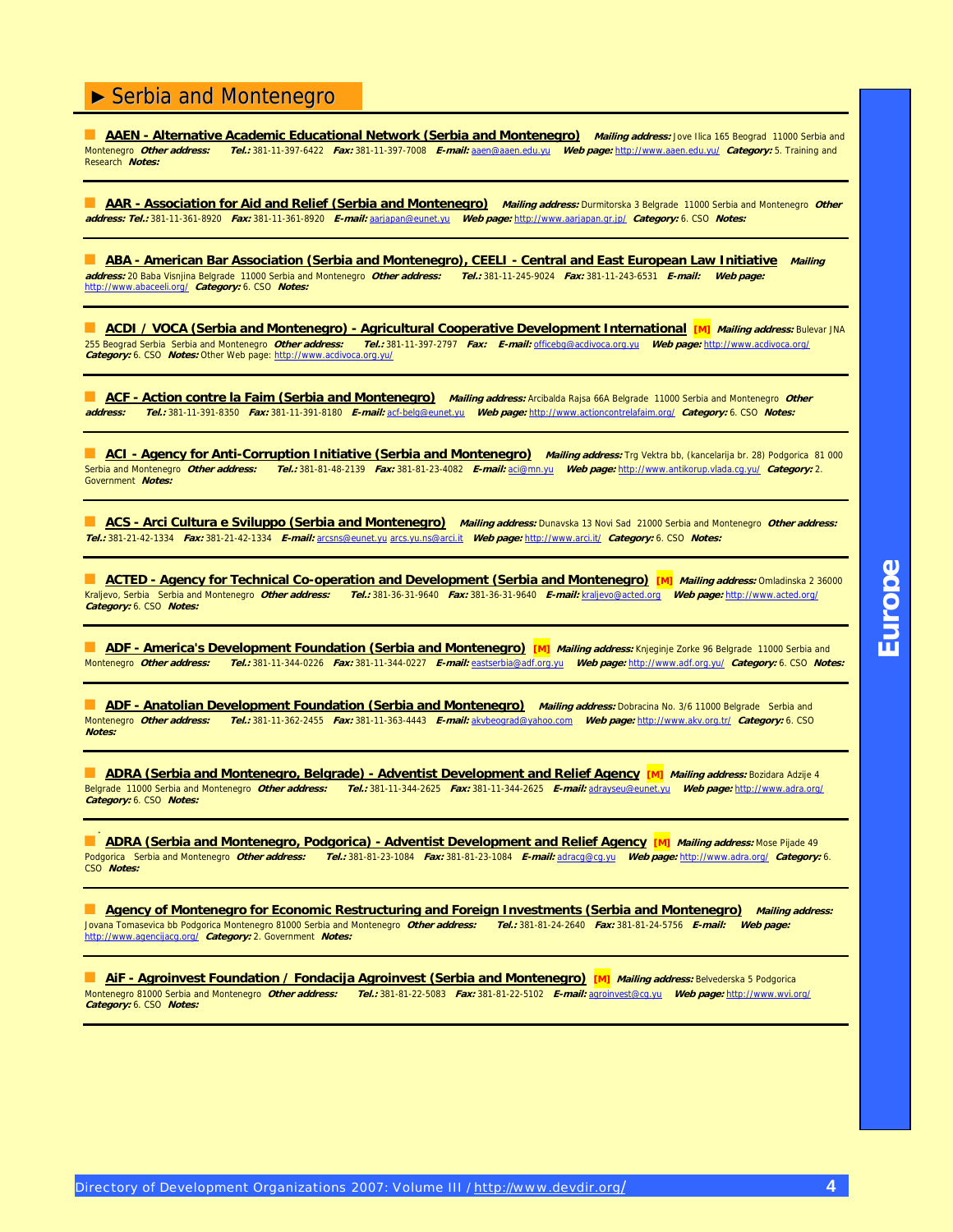■ **Alter Modus (Serbia and Montenegro) [M] Mailing address:** Beogradska 37 Podgorica Montenegro 81000 Serbia and Montenegro **Other address: Tel.:** 381-81-23-2321 **Fax:** 381-81-23-1082 **E-mail:** [altermod@cg.yu](mailto:altermod@cg.yu) **Web page: Category:** 4. Finance **Notes:**

**AMCHAM - American Chamber of Commerce in Serbia and Montenegro (Serbia and Montenegro)** *Mailing address: 30/III/10***<br>Vlajkoviceva St. Belgrade 11000 Serbia and Montenegro** *Other address: Tel.:* **381-11-334-5961 Fax: 381-11-**Vlajkoviceva St. Belgrade 11000 Serbia and Montenegro **Other address: Tel.:** 381-11-334-5961 **Fax:** 381-11-324-7771 **E-mail:** [info@amcham.yu](mailto:info@amcham.yu) **Web page:** [http://www.amcham.yu/](http://www.amcham.yu) **Category:** 3. Private sector **Notes:**

■ **ANIMA - Association for Culture of Peace and Non-Violence (Serbia and Montenegro) Mailing address:** Stari Grad 374 Kotor 85 330 Serbia and Montenegro **Other address: Tel.:** 381-82-32-5829 **Fax:** 381-82-32-5829 **E-mail:** [anima@cg.yu](mailto:anima@cg.yu) [zinecanima@cg.yu](mailto:zinecanima@cg.yu) **Web page:** [http://www.zinecanima.cg.yu/](http://www.zinecanima.cg.yu) **Category:** 6. CSO **Notes:**

**APAD - Agency for Public Administration Development (Serbia and Montenegro) Mailing address: Kralja Milana 36 St. Belgrade<br>Serbia and Montenegro Other address: Tel.: 381-11-334-5532 Fax: 381-11-334-5671 E-mail: reformator** Serbia and Montenegro **Other address: Tel.:** 381-11-334-5532 **Fax:** 381-11-334-5671 **E-mail:** [reformator@apad.sr.gov.yu](mailto:reformator@apad.sr.gov.yu) **Web page:** [http://www.apad.sr.gov.yu/](http://www.apad.sr.gov.yu) **Category:** 2. Government **Notes:**

**ARC - American Refugee Committee (Serbia and Montenegro) [M]** *Mailing address:* Bulevar JNA 183 Belgrade 11000 Serbia and Montenegro **Other address: Tel.:** 381-11-491-523 **Fax:** 381-11-47-7798 **E-mail:** [arc@arccrisscross.info](mailto:arc@arccrisscross.info) **Web page:** [http://www.archq.org/](http://www.archq.org) **Category:** 6. CSO **Notes:**

■ **ASB - Arbeiter Samariter Bund (Serbia and Montenegro) Mailing address:** Terazije 31 Belgrade 11000 Serbia and Montenegro **Other address: Tel.:** 381-11-334-1414 **Fax:** 381-11-334-0101 **E-mail:** [asb@eunet.yu](mailto:asb@eunet.yu) **Web page:** [http://www.asb-online.de/](http://www.asb-online.de) **Category:** 6. CSO **Notes:**

■ **ASE - Alliance to Save Energy (Serbia and Montenegro) Mailing address:** Francuska 5 Belgrade 11000 Serbia and Montenegro **Other address: Tel.:** 381-11-18-1569 **Fax:** 381-11-62-6217 **E-mail: Web page:** [http://www.ase.org.yu/](http://www.ase.org.yu) **Category:** 6. CSO **Notes:**

■ **ASF - Danish Peoples Relief Organisation / Dansk Folkehjaelp (Serbia and Montenegro) Mailing address:** Lomina 22 Belgrade 11000 Serbia and Montenegro **Other address: Tel.:** 381-11-361-7639 **Fax:** 381-11-361-7639 **E-mail:** dpa[.fry@eunet.yu](mailto:fry@eunet.yu) **Web page:** [http://www.asf-dansk-folkehjaelp.dk/](http://www.asf-dansk-folkehjaelp.dk) **Category:** 6. CSO **Notes:**

**Association of Business Women (Serbia and Montenegro)** Mailing address: Djure Jaksica 5/1<br>11000 Belgrade Serbia and Montenegro *Other address: Tel.:* 381-11-277-6801 Fax: 381-11-277-6801 E-mail: office@ 11000 Belgrade Serbia and Montenegro **Other address: Tel.:** 381-11-277-6801 **Fax:** 381-11-277-6801 **E-mail:** [office@poslovnezene.org.yu](mailto:office@poslovnezene.org.yu) **Web page:** [http://www.poslovnezene.org.yu/](http://www.poslovnezene.org.yu) **Category:** 3. Private sector **Notes:**

■ **AVSI - Associazione Volontari per il Servizio Internazionale (Serbia and Montenegro) Mailing address:** 27, Marta 123 Belgrade 11000 Serbia and Montenegro **Other address: Tel.:** 381-11-343-3984 **Fax:** 381-11-343-3985 **E-mail:** [avsi@eunet.yu](mailto:avsi@eunet.yu) **Web page:** [http://www.avsitrento.it/](http://www.avsitrento.it) **Category:** 6. CSO **Notes:**

**AWIN - Association for Women's Initiatives (Serbia and Montenegro)** *Mailing address:* **Majke Jevrosime 39 Belgrad 11000 Serbia and<br>Montenegro** *Other address: Tel.:* **381-11-334-5762** *Fax:* **381-11-322-4691** *E-mail:* **awin@sez** Montenegro **Other address: Tel.:** 381-11-334-5762 **Fax:** 381-11-322-4691 **E-mail:** [awin@sezampro.yu](mailto:awin@sezampro.yu) **Web page:** [http://www.awin.org.yu/](http://www.awin.org.yu) **Category:** 6. CSO **Notes:**

**B BeCEI - Belgrade Centre for European Integration (Serbia and Montenegro)** Mailing address: Vitanovacka 23 Belgrade 11000 Serbia and Montenegro **Other address: Tel.:** 381-63-44-2442 **Fax:** 381-11-64-6025 **E-mail:** [info@becei.org](mailto:info@becei.org) **Web page:** [http://www.becei.org/](http://www.becei.org) **Category:** 5. Training and Research **Notes:**

■ **Belgrade Centre for Human Rights (Serbia and Montenegro)** Mailing address: Mlatisumina 26-I Beograd 11000 Serbia and Montenegro Other **address: Tel.:** 381-11-43-2572 **Fax:** 381-11-308-5231 **E-mail:** [bgcentar@bgcentar.org.yu](mailto:bgcentar@bgcentar.org.yu) **Web page:** [http://www.bgcentar.org.yu/](http://www.bgcentar.org.yu) **Category:** 6. CSO **Notes:**

■ **Belgrade NGO Center (Serbia and Montenegro) Mailing address:** Kralja Milana 31/II Beograd 11000 Serbia and Montenegro **Other address: Tel.:** 381-11-322-1174 **Fax:** 381-11-322-4202 **E-mail:** [office@ngo-center.org](mailto:office@ngo-center.org) **Web page:** [http://www.ngo-center.org/](http://www.ngo-center.org) **Category:** 6. CSO **Notes:**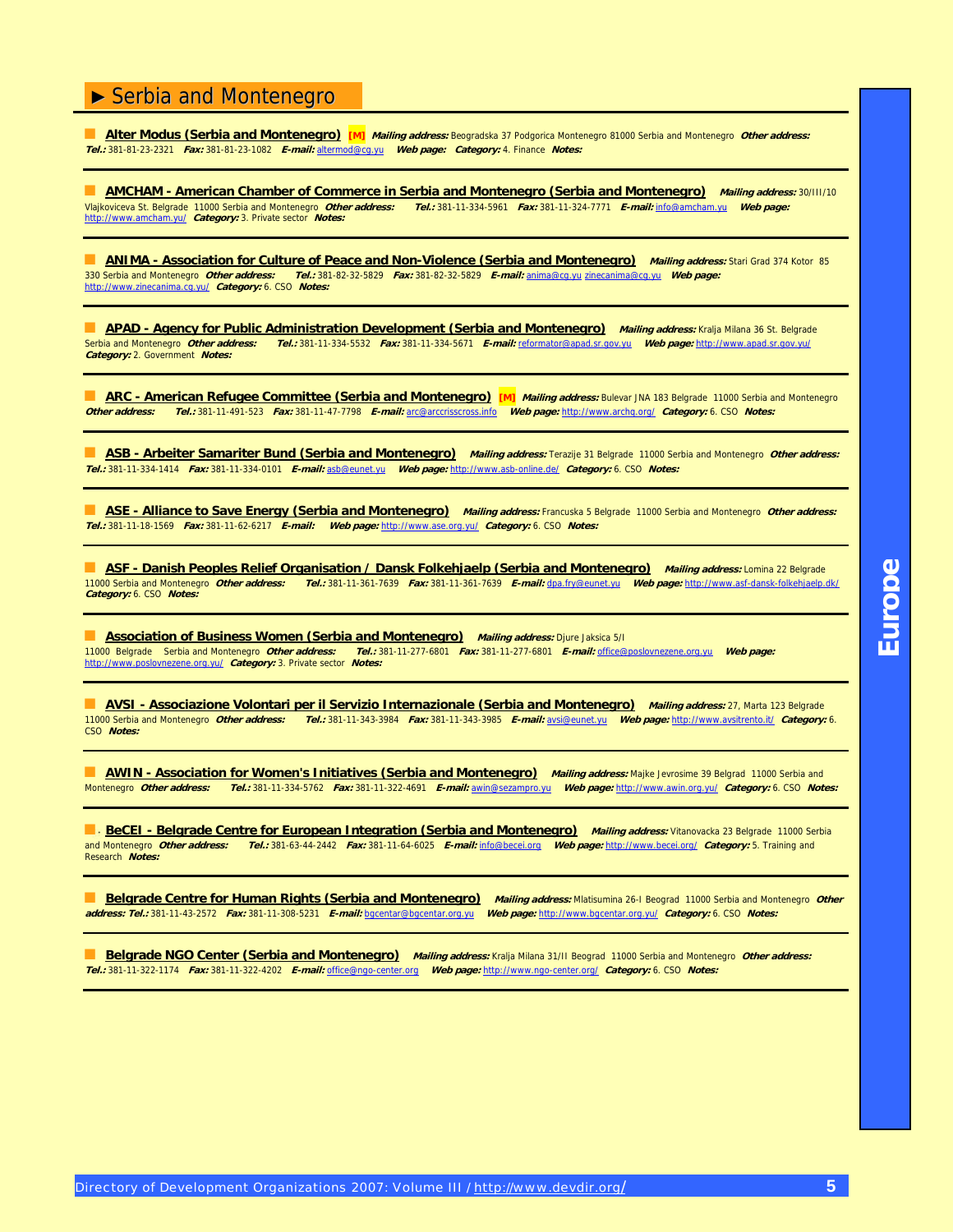**BRA - Bank Rehabilitation Agency (Serbia and Montenegro)** Mailing address: 10 Trg Nikole Pasica Belgrade 11000 Serbia and Montenegro **Other address: Tel.:** 381-11-324-0623 **Fax:** 381-11-323-6031 **E-mail:** [info@bra.gov.yu](mailto:info@bra.gov.yu) **Web page:** [http://www.bra.gov.yu/](http://www.bra.gov.yu) **Category:** 4. Finance **Notes:** Agency for deposit insurance, rehabilitation, bankruptcy and liquidation of banks

■ **BSE - Belgrade Stock Exchange (Serbia and Montenegro)** Mailing address: P.O. Box 50 Beograd, Novi 11070 Serbia and Montenegro Other **address:** Omladinskih Brigada 1/ 3rd Floor Beograd, Novi 11070 Yugoslavia **Tel.:** 381-11-311-7297 **Fax:** 381-11-311-7304 **E-mail: Web page:** [http://www.belex.co.yu/](http://www.belex.co.yu)  **Category:** 4. Finance **Notes:**

**E. CAFOD - Catholic Agency for Overseas Development (Serbia and Montenegro)** *Mailing address:* Visegradska 23 Belgrade 11000 Serbia<br>and Montenegro Other address: Tel.: 381-11-361-0325 Fax: E-mail: cafodyu@eunet.yu Web pa and Montenegro **Other address: Tel.:** 381-11-361-0325 **Fax: E-mail:** [cafodyu@eunet.yu](mailto:cafodyu@eunet.yu) **Web page:** [http://www.cafod.org.uk/](http://www.cafod.org.uk) **Category:** 6. CSO **Notes:**

■ **CARE International (Serbia and Montenegro) [M] Mailing address:** P.O. Box 61 Belgrade 11030 Serbia and Montenegro **Other address:** Sumadijski trg 6a Belgrade 11030 Serbia and Montenegro **Tel.:** 381-11-55-9355 **Fax:** 381-11-55-9592 **E-mail:** [office@care.org.yu](mailto:office@care.org.yu) **Web page:** [http://www.care.org/](http://www.care.org) **Category:** 6. CSO **Notes:** Other Web page: [http://www.care.org.yu/](http://www.care.org.yu)

**CARE International Australia (Serbia and Montenegro)** [M] *Mailing address:* Poslovni Centar Krusevac Podgorica Serbia and Montenegro *Other* **address: Tel.:** 381-81-23-4638 **Fax:** 381-81-23-4638 **E-mail:** [caremoneg@cg.yu](mailto:caremoneg@cg.yu) **Web page:** [http://www.care.org/](http://www.care.org) **Category:** 6. CSO **Notes:**

■ **Caritas (Serbia and Montenegro) [M] Mailing address:** Visegradska 23 Belgrade 11000 Serbia and Montenegro **Other address: Tel.:** 381-11-361-0438 **Fax:** 381-11-361-0438 **E-mail:** [caritas1@eunet.yu](mailto:caritas1@eunet.yu) **Web page:** [http://www.caritas.org/](http://www.caritas.org) **Category:** 6. CSO **Notes:**

■ **Caritas Lux (Serbia and Montenegro) [M] Mailing address:** Polimska b.b., P. Fah 114 Berane Serbia and Montenegro **Other address: Tel.:** 381-871- 3-4589 **Fax: E-mail:** [caritlux@cg.yu](mailto:caritlux@cg.yu) **Web page:** [http://www.caritas.lu/](http://www.caritas.lu) **Category:** 6. CSO **Notes:**

**CAZAS - Montenegrin Association against AIDS (Serbia and Montenegro)** *Mailing address:* **Crnogorskih serdara bb Podgorica Montenegro<br>81000 Serbia and Montenegro** *Other address: Tel.:* **381-81-63-4561 Fax: 381-81-63-4421 E-m** 81000 Serbia and Montenegro **Other address: Tel.:** 381-81-63-4561 **Fax:** 381-81-63-4421 **E-mail:** [cazas@cg.yu](mailto:cazas@cg.yu) [aidsinfo@cg.yu](mailto:aidsinfo@cg.yu) **Web page:** [http://www.cazas.org/](http://www.cazas.org) **Category:** 6. CSO **Notes:**

**CDT - Center for Democratic Transition (Serbia and Montenegro)** Mailing address: Bulevar S. Kova.evi.a 56 Podgorica 81000 Serbia and<br>Montenegro Other address: Tel.: 381-8160-1050 Fax: E-mail: cdtmnweb@email.com Web page: Montenegro **Other address: Tel.:** 381-8160-1050 **Fax: E-mail:** [cdtmnweb@email.com](mailto:cdtmnweb@email.com) **Web page:** [http://www.cdtmn.org/](http://www.cdtmn.org) **Category:** 5. Training and Research **Notes:**

**CEDEM - Center for Democracy and Human Rights (Serbia and Montenegro)** *Mailing address:* George Washington Boulevard 51, 3/48<br>Podgorica. Montenegro 81000 Serbia and Montenegro *Other address: Tel.:* 381-81-20-5280 Fax: 3 Podgorica, Montenegro 81000 Serbia and Montenegro **Other address: Tel.:** 381-81-20-5280 **Fax:** 381-81-23-4368 **E-mail:** cedem.[web@cg.yu](mailto:web@cg.yu) **Web page:** [http://www.cedem.cg.yu/](http://www.cedem.cg.yu) **Category:** 5. Training and Research **Notes:**

**CEMI - Centar za monitoring (Serbia and Montenegro)** *Mailing address:* Hercegovacka 49 (pored butika Evita), 2. sprat 81000 Podgorica, Crna<br>Gora Serbia and Montenegro *Other address: Tel.:* 381-81-66-5168 Fax: 381-81-66-Gora Serbia and Montenegro **Other address: Tel.:** 381-81-66-5168 **Fax:** 381-81-66-5170 **E-mail:** [cemi@cg.yu](mailto:cemi@cg.yu) **Web page:** [http://www.cemi.cg.yu/](http://www.cemi.cg.yu) **Category:** 5. Training and Research **Notes:**

**E. Center for Banking, Finance and International Economics (Serbia and Montenegro)** *Mailing address:* Bregalnicka br. 5 Podgorica<br>Serbia and Montenegro *Other address: Tel.:* 381-81-22-7269 *Fax:* 381-81-22-7279 *F-mail:* Serbia and Montenegro **Other address: Tel.:** 381-81-22-7269 **Fax:** 381-81-22-7279 **E-mail:** [cbfecon@cg.yu](mailto:cbfecon@cg.yu) **Web page:** [http://www.cbfecon.cg.yu/](http://www.cbfecon.cg.yu) **Category:** 5. Training and Research **Notes:**

■ **Central Bank of Montenegro (Serbia and Montenegro)** [M] *Mailing address:* Nemanjina obala br. 7 Podgorica Serbia and Montenegro *Other* **address: Tel.:** 381-81-22-4488 **Fax:** 381-81-22-4298 **E-mail:** [info@cb-cg.org](mailto:info@cb-cg.org) **Web page:** [http://www.cb-cg.org/](http://www.cb-cg.org) **Category:** 4. Finance **Notes:**

■ **CESID - Center for Free Elections and Democracy (Serbia and Montenegro) Mailing address:** Lomina 9/III Beograd Serbia and Montenegro **Other address: Tel.:** 381-11-328-2801 **Fax:** 381-11-328-2801 **E-mail:** [cesid@cesid.org.yu](mailto:cesid@cesid.org.yu) **Web page:** [http://www.cesid.org.yu/](http://www.cesid.org.yu) **Category:** 5. Training and Research **Notes:**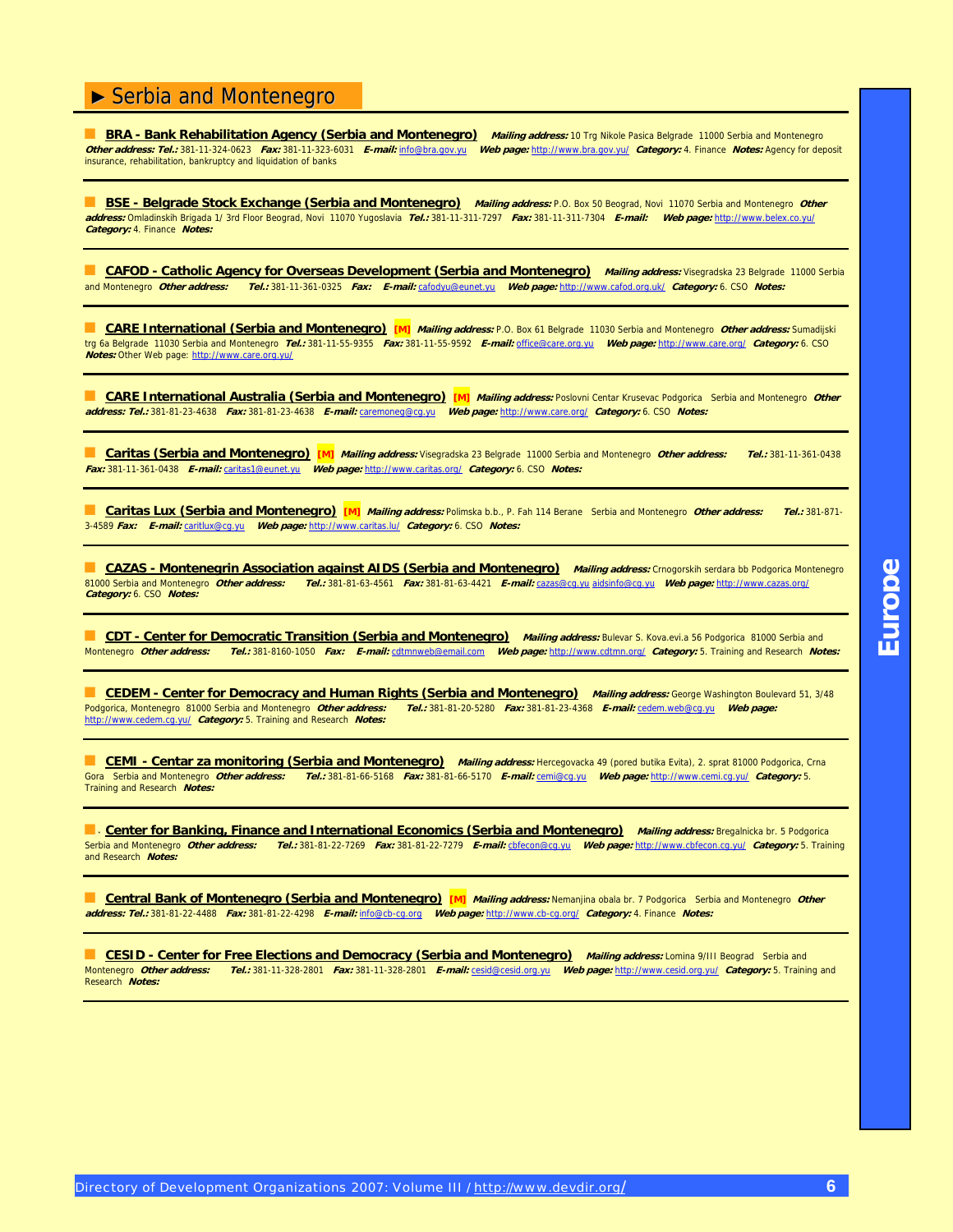■ **CESVI - Cooperazione e sviluppo (Serbia and Montenegro) Mailing address:** Kosovska 3/19 Belgrade 11000 Serbia and Montenegro **Other address: Tel.:** 381-11-322-7581 **Fax:** 381-11-322-7581 **E-mail:** [cesvifry@eunet.yu](mailto:cesvifry@eunet.yu) **Web page:** [http://www.cesvi.org/](http://www.cesvi.org) **Category:** 6. CSO **Notes:**

**Chamber of Commerce and Economy of Serbia (Serbia and Montenegro) Mailing address: Resavska 13-15 Belgrade 11000 Serbia and<br>Montenegro** *Other address: Tel.***: 381-11-324-0611** *Fax:* **381-11-323-0949** *E-mail:* **centar@pks.co.** Montenegro **Other address: Tel.:** 381-11-324-0611 **Fax:** 381-11-323-0949 **E-mail:** [centar@pks.co.yu](mailto:centar@pks.co.yu) **Web page:** [http://www.pks.co.yu/](http://www.pks.co.yu) **Category:** 3. Private sector **Notes:**

**Chamber of Commerce of Montenegro (Serbia and Montenegro)** *Mailing address:* **Novaka Miloseva 29 Podgorica 81000 Serbia and<br>Montenegro** *Other address: Tel.:* **381-81-23-0446 Fax: E-mail: pkcg@cg.yu Web page: http://www.pkcg** Montenegro **Other address: Tel.:** 381-81-23-0446 **Fax: E-mail:** [pkcg@cg.yu](mailto:pkcg@cg.yu) **Web page:** [http://www.pkcg.org/](http://www.pkcg.org) **Category:** 3. Private sector **Notes:** PKCG - Privredna Komora Crne Gore

**E. CHF International - Cooperative Housing Foundation (Serbia and Montenegro) [M]** Mailing address: Ljutice Bogdana 1a/III Beograd 11000 Serbia and Montenegro **Other address: Tel.:** 381-11-367-2597 **Fax:** 381-11-367-2809 **E-mail:** [office@chfserbia.org](mailto:office@chfserbia.org) **Web page:** [http://www.chfserbia.org/](http://www.chfserbia.org) **Category:** 6. CSO **Notes:** Other Web page: [http://www.chfinternational.org/](http://www.chfinternational.org)

■ **Child Rights Centre (Serbia and Montenegro) Mailing address:** Dositejeva 4 Belgrade 11000 Serbia and Montenegro **Other address: Tel.:** 381- 11-334-4170 **Fax:** 381-11-318-4122 **E-mail:** [cpd@eunet.yu](mailto:cpd@eunet.yu) **Web page:** [http://www.cpd.org.yu/](http://www.cpd.org.yu) **Category:** 6. CSO **Notes:** Other Web page: [http://yu.cpd.org.yu/](http://yu.cpd.org.yu)

**CIDA - Canadian International Development Agency (Serbia and Montenegro) [M]** *Mailing address:* **Kneza Milosa 75 Belgrade 11000<br>Serbia and Montenegro** *Other address: Tel.:* **381-11-306-3000** *Fax:* **381-11-306-3042** *E-mail:*Serbia and Montenegro **Other address: Tel.:** 381-11-306-3000 **Fax:** 381-11-306-3042 **E-mail:** dfait[-da@dfait-maeci.gc.ca](mailto:da@dfait-maeci.gc.ca) **Web page:** [http://www.acdi-cida.gc.ca/](http://www.acdi-cida.gc.ca) **Category:** 1. International **Notes:**

■ **CINS - Cooperazione Italiana Nord-Sud (Serbia and Montenegro)** [M] *Mailing address:* Ulica Vida Matanovica, 172 Ulcinj Montenegro 85360 Serbia and Montenegro **Other address: Tel.:** 381-85-40-2177 **Fax:** 381-85-40-2177 **E-mail:** [cins@cg.yu](mailto:cins@cg.yu) **Web page:** [http://www.cins.it/](http://www.cins.it) **Category:** 6. CSO **Notes:**

■ **CIPE - Center for International Private Enterprise (Serbia and Montenegro)** *Mailing address:* Omladinskih brigada 1 Podgorica Montenegro 81000 Serbia and Montenegro **Other address: Tel.:** 381-81-62-1597 **Fax:** 381-81-62-2525 **E-mail:** [cipemont@cg.yu](mailto:cipemont@cg.yu) **Web page:** [http://www.cipe.org/](http://www.cipe.org)  **Category:** 6. CSO **Notes:**

■ **CISP - Comitato Internazionale per lo Sviluppo dei Popoli (Serbia and Montenegro)** *Mailing address:* Bircaninova 37/II Belgrade 11000 Serbia and Montenegro **Other address: Tel.:** 381-11-68-2618 **Fax:** 381-11-68-2618 **E-mail:** [cispsrb@eunet.yu](mailto:cispsrb@eunet.yu) **Web page:** [http://www.cisp-ngo.org/](http://www.cisp-ngo.org) **Category:** 6. CSO **Notes:**

**Citizens' Pact for South Eastern Europe (Serbia and Montenegro)** *Mailing address:* **Maksima Gorkog 5/2 Novi Sad 21000 Serbia and<br>Montenegro** *Other address: Tel.:* **381-21-661-3089** *Fax: E-mail:* **ditzenspact@citizenspact.org** Montenegro **Other address: Tel.:** 381-21-661-3089 **Fax: E-mail:** [citizenspact@citizenspact.org.yu](mailto:citizenspact@citizenspact.org.yu) **Web page:** [http://www.citizenspact.org.yu/](http://www.citizenspact.org.yu) **Category:** 6. CSO **Notes:**

■ **Civic Initiatives (Serbia and Montenegro) Mailing address:** PO. Box 35-27 Belgrade 11120 Serbia and Montenegro **Other address:** Bulevar Kralja Aleksandra 79, 5th floor Belgrade 11120 Serbia and Montenegro **Tel.:** 381-11-242-4800 **Fax: E-mail:** [civin@gradjanske.org](mailto:civin@gradjanske.org) **Web page:** [http://www.gradjanske.org/](http://www.gradjanske.org)  **Category:** 6. CSO **Notes:**

**CLDS - Center for Liberal-Democratic Studies (Serbia and Montenegro)** *Mailing address:* 10/V 29. novembra st. Belgrade 11 000 Serbia<br>and Montenegro Other address: Tel.: 381-11-322-5024 Fax: 381-11-322-5517 E-mail: office and Montenegro **Other address: Tel.:** 381-11-322-5024 **Fax:** 381-11-322-5517 **E-mail:** [office@clds.org.yu](mailto:office@clds.org.yu) **Web page:** [http://www.clds.org.yu/](http://www.clds.org.yu) **Category:** 5. Training and Research **Notes:**

■ **CoE - Council of Europe (Serbia and Montenegro)** Mailing address: Dalmatinska 22 Podgorica 81000 Serbia and Montenegro Other address: **Tel.:** 381-81-26-5438 **Fax:** 381-81-26-5439 **E-mail:** [coe@cg.yu](mailto:coe@cg.yu) evak[.coe@cg.yu](mailto:coe@cg.yu) **Web page:** [http://www.coe.int/](http://www.coe.int) **Category:** 1. International **Notes:**

■ **Concern Worlwide (Serbia and Montenegro) [M] Mailing address:** Decanska 7 / II Belgrade 11000 Serbia and Montenegro **Other address: Tel.:** 381-11-322-2525 **Fax:** 381-11-322-2526 **E-mail:** [concern@yubc.net](mailto:concern@yubc.net) **Web page:** [http://www.concern.net/](http://www.concern.net) **Category:** 6. CSO **Notes:** Other Web page: [http://www.concernusa.org/](http://www.concernusa.org)

■ **Cooperatives Association of Serbia (Serbia and Montenegro) Mailing address:** 13 Generala Zdanova St. Belgrade Serbia and Montenegro **Other address: Tel.:** 381-11-323-5012 **Fax:** 381-11-324-5286 **E-mail:** [zssrbije@www.yu](mailto:zssrbije@www.yu) **Web page:** [http://www.zssrbije.co.yu/](http://www.zssrbije.co.yu) **Category:** 3. Private sector **Notes:**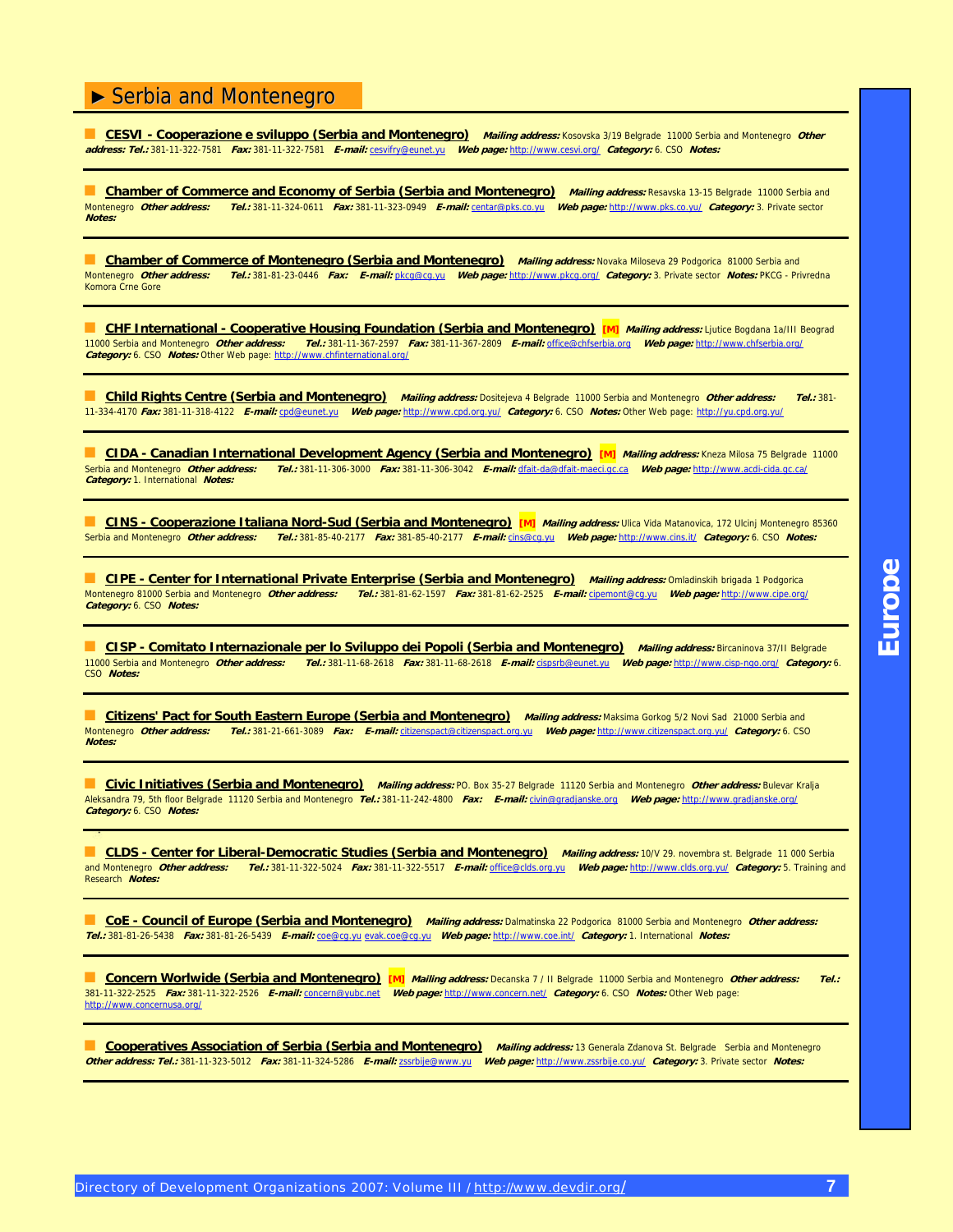■ **Cooperazione Italiana (Serbia and Montenegro) Mailing address:** Alekse Bacvanskog 6 Belgrade 11000 Serbia and Montenegro **Other address: Tel.:** 381-11-367-2759 **Fax:** 381-11-367-0411 **E-mail:** [office@cooperazione-italiana.org.yu](mailto:office@cooperazione-italiana.org.yu) ci-[pg@cg.yu](mailto:pg@cg.yu) **Web page:** [http://www.esteri.it/](http://www.esteri.it) **Category:** 1. International **Notes:**

**COOPI - Cooperazione Internazionale (Serbia and Montenegro)** *Mailing address:* **Resavska 21, 6th floor Belgrade 11000 Serbia and<br>Montenegro Other address: Tel.: 381-11-324-1381 Fax: 381-11-324-1381 F-mail: belgrado@coopi** Montenegro **Other address: Tel.:** 381-11-324-1381 **Fax:** 381-11-324-1381 **E-mail:** [belgrado@coopi.org](mailto:belgrado@coopi.org) **Web page:** [http://www.coopi.org/](http://www.coopi.org) **Category:** 6. CSO **Notes:**

**Coordination Board of the Organizations of Disabled People in Yugoslavia (Serbia and Montenegro)** *Mailing address:*<br>Decanska 8/lii Belgrade Serbia and Montenegro *Other address: Tel.:* 381-11-334-1409 *Fax:* 381-11-334-1 Decanska 8/Iii Belgrade Serbia and Montenegro **Other address: Tel.:** 381-11-334-1409 **Fax:** 381-11-334-1657 **E-mail: Web page: Category:** 2. Government **Notes:**

■ **Cordaid (Serbia and Montenegro) [M] Mailing address:** Visegradska 23 Belgrade 11000 Serbia and Montenegro **Other address: Tel.:** 381-11-361-0439 **Fax:** 381-11-361-0439 **E-mail:** [cordaid1@eunet.yu](mailto:cordaid1@eunet.yu) **Web page:** [http://www.cordaid.nl/](http://www.cordaid.nl) **Category:** 6. CSO **Notes:**

**COSV - Comitato di Coordinamento delle Organizzazioni per il Servizio Volontario (Serbia and Montenegro) Mailing <br>Iress: IX crnogorske brigade 52/A Podgorica 81000 Serbia and Montenegro** *Other address: Tel.:* **381-81-27-01 address:** IX crnogorske brigade 52/A Podgorica 81000 Serbia and Montenegro **Other address: Tel.:** 381-81-27-0126 **Fax:** 381-81-27-0120 **E-mail:** [cosv@cg.yu](mailto:cosv@cg.yu) **Web page:** [http://www.cosv.org/](http://www.cosv.org) **Category:** 6. CSO **Notes:**

■ **COTW - Children of the World (Serbia and Montenegro)** *Mailing address:* Franca Rozmana 58 Belgrade 11000 Serbia and Montenegro *Other* **address: Tel.:** 381-11-344-0924 **Fax:** 381-11-344-1637 **E-mail:** [cotw@eunet.yu](mailto:cotw@eunet.yu) **Web page:** [http://www.childrenoftheworld.com/](http://www.childrenoftheworld.com) **Category:** 6. CSO **Notes:**

**CPDD - Center for Peace and Democracy Development (Serbia and Montenegro)** *Mailing address:* **Milesevska 51 Belgrade 11000<br>Serbia and Montenegro** *Other address: Tel.:* **381-11-308-9978** *Fax:* **381-11-308-9979** *E-mail:* **<u>caa@**</u> Serbia and Montenegro **Other address: Tel.:** 381-11-308-9978 **Fax:** 381-11-308-9979 **E-mail:** [caa@caa.org.yu](mailto:caa@caa.org.yu) **Web page:** [http://www.caa.org.yu/](http://www.caa.org.yu) **Category:** 6. CSO **Notes:** CAA - Center for Antiwar Action

■ **CPS - Center for Policy Studies (Serbia and Montenegro) Mailing address:** Brace Jugovica 21/II Beograd 11000 Serbia and Montenegro **Other address: Tel.:** 381-11-322-0253 **Fax:** 381-11-322-0458 **E-mail:** [office@cpa-cps.org.yu](mailto:office@cpa-cps.org.yu) **Web page:** [http://www.cpa-cps.org.yu/](http://www.cpa-cps.org.yu) **Category:** 5. Training and Research **Notes:**

**CRA - Children's Relief Association (Serbia and Montenegro)** Mailing address: Knjazevacka 17 Belgrade 11000 Serbia and Montenegro Other **address: Tel.:** 381-11-40-7163 **Fax:** 381-11-40-7163 **E-mail:** [crayu@verat.net](mailto:crayu@verat.net) **Web page: Category:** 6. CSO **Notes:**

■ **CRIC - Centro Regionale d'Intervento per la Cooperazione (Serbia and Montenegro) Mailing address:** Slobodana Penezica 19/VI/2nd floor Belgrade 11000 Serbia and Montenegro **Other address: Tel.:** 381-11-65-6420 **Fax:** 381-11-64-5803 **E-mail:** [cricbg@eunet.yu](mailto:cricbg@eunet.yu) **Web page:** [http://www.cric.it/](http://www.cric.it) **Category:** 6. CSO **Notes:**

■ **CRNPS - Centre for Development of Non-profit Sector (Serbia and Montenegro) Mailing address:** Belgrade Serbia and Montenegro **Other address: Tel.: Fax: E-mail:** [info@crnps.org.yu](mailto:info@crnps.org.yu) **Web page:** [http://www.crnps.org.yu/](http://www.crnps.org.yu) **Category:** 6. CSO **Notes:**

■ **CRNVO - Center for the Development of Non-Governmental Organizations (Serbia and Montenegro) Mailing address:** Novaka Miloseva 38 Podgorica Montenegro 81000 Serbia and Montenegro **Other address: Tel.:** 381-81-23-0156 **Fax:** 381-81-23-0131 **E-mail:** [crnvo@cg.yu](mailto:crnvo@cg.yu) [crnvobar@cg.yu](mailto:crnvobar@cg.yu)  **Web page:** [http://www.crnvo.cg.yu/](http://www.crnvo.cg.yu) **Category:** 6. CSO **Notes:** Directory of NGOs in Montenegro

**CRPC - Commision For Real Property Claims of Displaced Persons and Refugees (Serbia and Montenegro)** Mailing *Mailing*<br> *Press:* **Nemanjina 34/5 - Slavija Beograd 11000 Serbia and Montenegro** *Other address: Tel.:* **381-11address:** Nemanjina 34/5 - Slavija Beograd 11000 Serbia and Montenegro Other address: **page:** [http://www.crpc.org.ba/](http://www.crpc.org.ba) **Category:** 6. CSO **Notes:**

**CRPS - Central Register of Commercial Court of Montenegro (Serbia and Montenegro) Mailing address: Podogorica Serbia and** Montenegro **Other address: Tel.:** 381-81-24-2626 **Fax: E-mail:** [crps@cg.yu](mailto:crps@cg.yu) **Web page:** [http://www.crps.cg.yu/](http://www.crps.cg.yu) **Category:** 2. Government **Notes:**

■ CRS (Serbia and Montenegro) - Catholic Relief Services [M] *Mailing address:* Dalmatinska 188 Podgorica Serbia and Montenegro *Other*<br>address: Tel : 381-81-26-6326 381-81-26-6611 Fax: 381-81-26-6327 F-mail: crs@cq yu cr **address: Tel.:** 381-81-26-6326 381-81-26-6611 **Fax:** 381-81-26-6327 **E-mail:** [crs@cg.yu](mailto:crs@cg.yu) [crsbgd@eunet.yu](mailto:crsbgd@eunet.yu) [crpcpg@cg.yu](mailto:crpcpg@cg.yu) **Web page:** [http://www.crs.org/](http://www.crs.org) **Category:** 6. CSO **Notes:**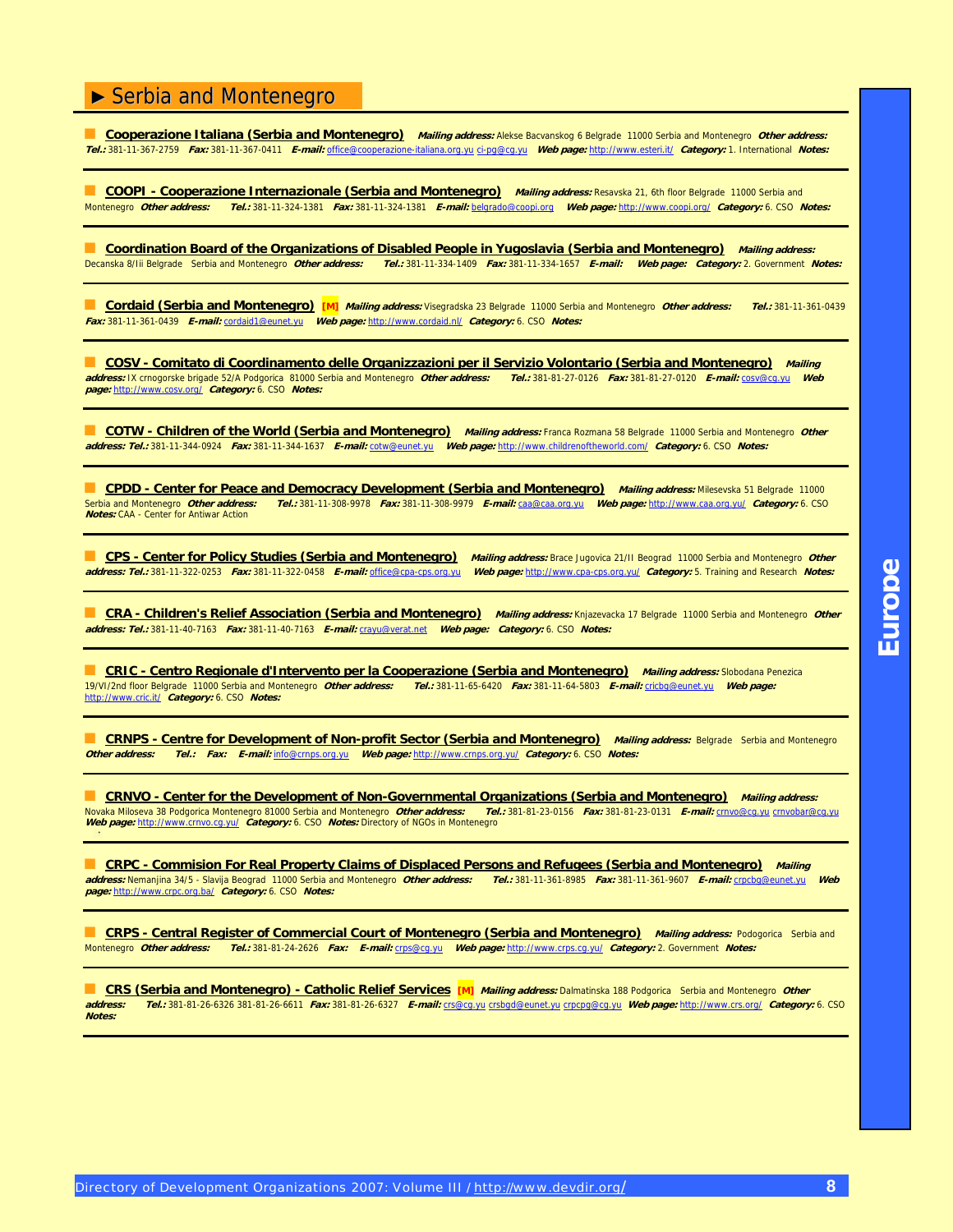■ **DECEP - Development Network European Perspective (Serbia and Montenegro) Mailing address:** Serbia and Montenegro **Other address: Tel.: Fax: E-mail: Web page:** [http://www.hhdn.org.yu/](http://www.hhdn.org.yu) **Category:** 6. CSO **Notes:**

**Delegation of the European Commission (Serbia and Montenegro)** Mailing address: Krunska, 73 Belgrade 11000 Serbia and Montenegro<br>Other address: Tel.: 381-11-308-3200 Fax: 381-11-308-3201 381-11-367-1153 E-mail: delegation **Other address: Tel.:** 381-11-308-3200 **Fax:** 381-11-308-3201 381-11-367-1153 **E-mail:** delegation[-scg@ec.europa.eu](mailto:scg@ec.europa.eu) **Web page:** [http://www.delscg.ec.europa.eu/](http://www.delscg.ec.europa.eu)  **Category:** 1. International **Notes:**

**Department of Public Revenues of Montenegro (Serbia and Montenegro) Mailing address: Trg. Radomira Ivanovica br 2 Podgorica** Serbia and Montenegro **Other address: Tel.:** 381-81-65-8063 **Fax:** 381-81-62-0028 **E-mail: Web page:** [http://www.djp.cg.yu/](http://www.djp.cg.yu) **Category:** 2. Government **Notes:**

■ **Development Fund of the Republic of Montenegro (Serbia and Montenegro)** *Mailing address:* Bulevar Revolucije 9 Podgorica Montenegro 81000 Serbia and Montenegro **Other address: Tel.:** 381-81-24-5975 **Fax:** 381-81-22-4998 **E-mail:** [fzrcg@cg.yu](mailto:fzrcg@cg.yu) **Web page:** [http://www.fzrcg.cg.yu/](http://www.fzrcg.cg.yu) **Category:** 2. Government **Notes:**

■ **DRC - Danish Refugee Council (Serbia and Montenegro)** Mailing address: Balkanska 48/12a Belgrade 11000 Serbia and Montenegro *Other* **address: Tel.:** 381-11-361 0874 **Fax:** 381-11-361-4364 **E-mail:** [administration@drc.org.yu](mailto:administration@drc.org.yu) **Web page:** [http://www.drc.dk/](http://www.drc.dk) **Category:** 6. CSO **Notes:**

■ **EAR (Serbia and Montenegro) - European Agency for Reconstruction** *Mailing address:* **Urb. Parcel 137, Gorica C Podgorica 81000 Serbia** and Montenegro **Other address: Tel.:** 381-8140-6600 **Fax:** 381-8123-1742 **E-mail:** [info@ear.eu.int](mailto:info@ear.eu.int) **Web page:** [http://www.ear.eu.int/](http://www.ear.eu.int) **Category:** 1. International **Notes:**

■ **EBRD (Serbia and Montenegro) - European Bank for Reconstruction and Development [M]** *Mailing address:* **Bulevar Avnoj-a 64A,<br>5th Floor 11070 Novi Beograd, Serbia Serbia and Montenegro** *Other address: Tel.:* **381-11-212-0** 5th Floor 11070 Novi Beograd, Serbia Serbia and Montenegro **Other address: Tel.:** 381-11-212-0529 **Fax:** 381-11-212-0534 **E-mail: Web page:** [http://www.ebrd.com/](http://www.ebrd.com) **Category:** 4. Finance **Notes:**

■ **ECHO - European Community Humanitarian Office (Serbia and Montenegro)** *Mailing address:* Dusana Radenkovica 5 Belgrade Serbia and Montenegro **Other address: Tel.:** 381-11-369-2595 **Fax:** 381-11-365-3194 **E-mail:** [echo@eunet.yu](mailto:echo@eunet.yu) [echopodg@cg.yu](mailto:echopodg@cg.yu) **Web page:** [http://europa.eu.int/](http://europa.eu.int) **Category:** 1. International **Notes:**

■ **ECPD - European Center for Peace and Development of the UN / University for Peace (Serbia and Montenegro)** Mailing **address:** Terazije 41 Belgrade 11000 Serbia and Montenegro **Other address: Tel.:** 381-11-324-6041 **Fax:** 381-11-324-0673 **E-mail:** [ecpd@eunet.yu](mailto:ecpd@eunet.yu) **Web page: Category:** 5. Training and Research **Notes:**

■ **Educational Center (Serbia and Montenegro)** Mailing address: 78 Jovana Cvijica street Leskovac 16000 Serbia and Montenegro Other address: **Tel.:** 381-16-21-5413 381-16-21-5431 **Fax: E-mail: Web page:** [http://www.nvo.org.yu/](http://www.nvo.org.yu) **Category:** 5. Training and Research **Notes:**

■ **EHS - Ecumenical Humanitarian Organization (Serbia and Montenegro)** Mailing address: Cara Dušana 31 Novi Sad 21000 Serbia and<br>Montenegro *Other address: Tel.*: 381-21-46-9616 Fax: 381-21-46-9683 E-mail: <u>ehs@eunet.yu</u> Montenegro **Other address: Tel.:** 381-21-46-9616 **Fax:** 381-21-46-9683 **E-mail:** [ehs@eunet.yu](mailto:ehs@eunet.yu) **Web page: Category:** 6. CSO **Notes:**

■ **EI - Economics Institute (Serbia and Montenegro) Mailing address:** Kralja Milana 16 Beograd 11000 Serbia and Montenegro **Other address: Tel.:** 381-11-361-3118 **Fax:** 381-11-361-3467 **E-mail:** [ecinst@eunet.yu](mailto:ecinst@eunet.yu) **Web page:** [http://www.ecinst.org.yu/](http://www.ecinst.org.yu) **Category:** 5. Training and Research **Notes:**

■ **Embassy of Finland (Serbia and Montenegro) Mailing address:** P.O.Box 926 Belgrade 11001 Serbia and Montenegro **Other address:** Bircaninova 29 Belgrade 11000 Serbia and Montenegro **Tel.:** 381-11-306-5400 **Fax:** 381-11-306-5375 **E-mail:** sanomat[.beo@formin.fi](mailto:beo@formin.fi) **Web page:** [http://www.finland.fi/](http://www.finland.fi) **Category:** 1. International **Notes:**

**EMDH - Enfants du monde-Droits de l'Homme (Serbia and Montenegro) Mailing address: Glavna Ulica bb, Stari Bar 85000 Serbia and** Montenegro **Other address: Tel.:** 381-85-34-1587 **Fax:** 381-85-34-1587 **E-mail:** [emdh@cg.yu](mailto:emdh@cg.yu) **Web page:** [http://www.emdh.org/](http://www.emdh.org) **Category:** 6. CSO **Notes:**

**EMINS - European Movement in Serbia (Serbia and Montenegro)** Mailing address: Kralja Milana 31 Beograd Serbia 11000 Serbia and Montenegro **Other address: Tel.:** 381-11-364-0174 **Fax:** 381-11-364-0202 **E-mail:** [office@emins.org](mailto:office@emins.org) **Web page:** [http://www.emins.org/](http://www.emins.org) **Category:** 6. CSO **Notes:**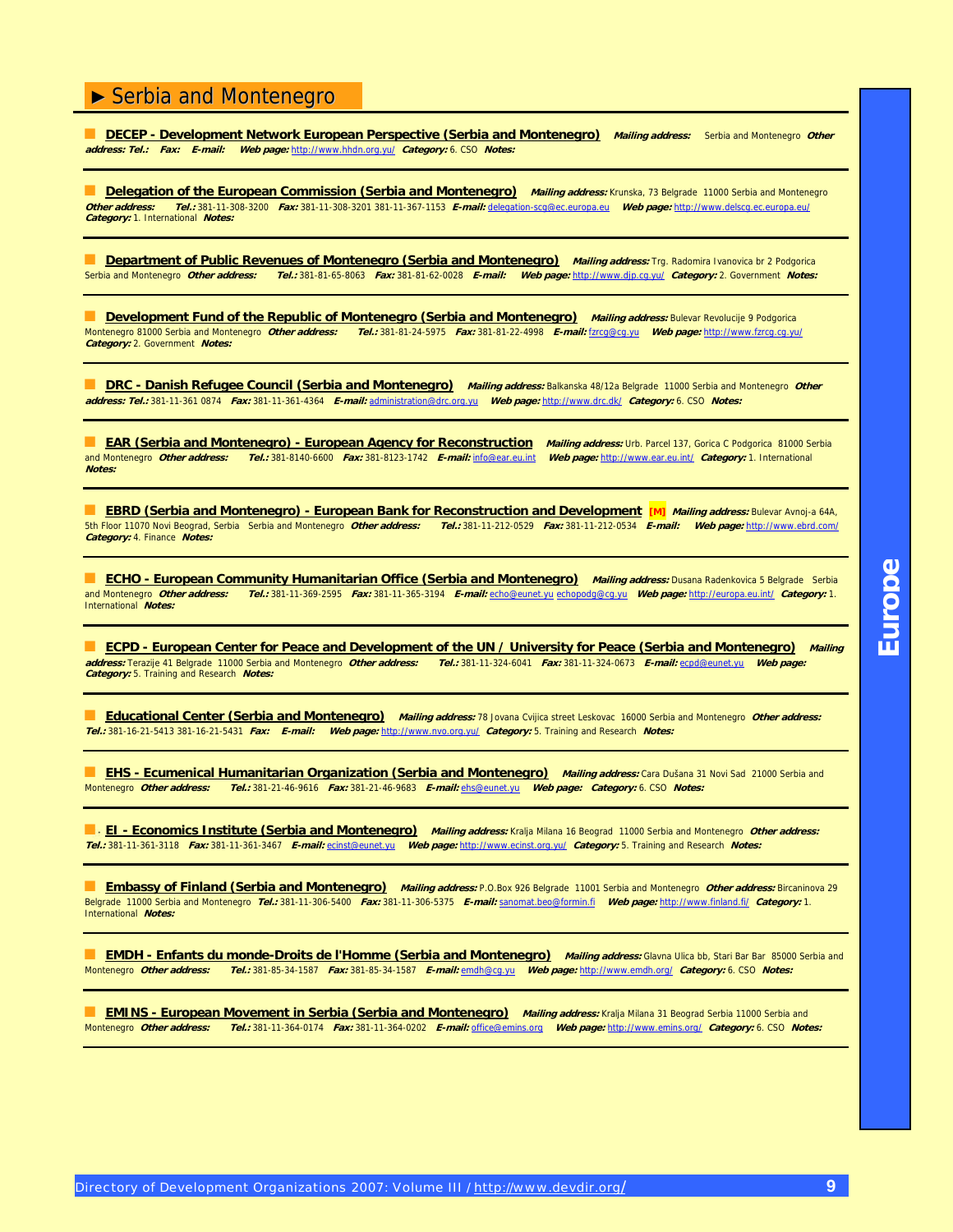■ **EPEE - Economic Policy for Economic Efficiency Project (Serbia and Montenegro)** *Mailing address:* 41 Terazije St. Belgrade 11000<br>Serbia and Montenegro *Other address: Tel.:* 381-11-323-2220 *Fax:* 381-11-324-1522 *E-m* Serbia and Montenegro **Other address: Tel.:** 381-11-323-2220 **Fax:** 381-11-324-1522 **E-mail: Web page:** [http://www.epee.org.yu/](http://www.epee.org.yu) **Category:** 6. CSO **Notes:** USAID Project

**EUMM - European Union Monitoring Mission (Serbia and Montenegro)** Mailing address: Uzicka 4 Belgrade 11040 Serbia and Montenegro **Other address: Tel.:** 381-11-367-1070 **Fax:** 381-11-367-2372 **E-mail:** [ecmmbgd@eunet.yu](mailto:ecmmbgd@eunet.yu) **Web page:** [http://ue.eu.int/pesc/ecmm/](http://ue.eu.int/pesc/ecmm) **Category:** 1. International **Notes:**

■ **EWI - EastWest Institute (Serbia and Montenegro)** Mailing address: Stevana Sremca no. 4 Belgrade 11000 Serbia and Montenegro *Other*<br>address: Tel.: 38-11-303-3456 Fax: 38-11-334-5350 F-mail: belgrade@ewi.info Web page: **address: Tel.:** 38-11-303-3456 **Fax:** 38-11-334-5350 **E-mail:** [belgrade@ewi.info](mailto:belgrade@ewi.info) **Web page:** [http://www.iews.org/](http://www.iews.org) **Category:** 6. CSO **Notes:**

■ **FAO (Serbia and Montenegro) - Food and Agriculture Organization [M]** *Mailing address:* **Zarka Marinovica 2, Dedinje Belgrade 11000 Serbia** and Montenegro **Other address: Tel.:** 381-11-66-1713 **Fax:** 381-11-66-0886 **E-mail:** [coordinator@fao.mediaworks.co.yu](mailto:coordinator@fao.mediaworks.co.yu) **Web page:** [http://www.fao.org/](http://www.fao.org) **Category:** 1. International **Notes:**

■ **Federal Commission for the Prevention of Money Laundering (Serbia and Montenegro)** Mailing address: Sremska 3-5 Serbia Belgrade Serbia and Montenegro **Other address: Tel.:** 381-11-328-2650 **Fax:** 381-11-328-2957 **E-mail: Web page:** [http://www.fcpml.org.yu/](http://www.fcpml.org.yu) **Category:** 2. Government **Notes:**

■ **Femina Creativa (Serbia and Montenegro) Mailing address:** Mažuraniceva 32 Subotica 24000 Serbia and Montenegro **Other address: Tel.:** 381- 243-5249 **Fax:** 381-243-5249 **E-mail:** [forumwyug@netscape.net](mailto:forumwyug@netscape.net) **Web page:** [http://www.feminacreativa.org.yu/](http://www.feminacreativa.org.yu) **Category:** 6. CSO **Notes:**

■ FER - Forum for Ethnic Relations (Serbia and Montenegro) Mailing address: Kraljice Natalije 45/VII Beograd Serbia and Montenegro Other **address: Tel.:** 381-11-361-6654 **Fax:** 381-11-362-0781 **E-mail:** [ferbgd@eunet.yu](mailto:ferbgd@eunet.yu) **Web page:** [http://www.fer.org.yu/](http://www.fer.org.yu) **Category:** 5. Training and Research **Notes:**

■ **FES - Friedrich-Ebert-Stiftung (Serbia and Montenegro) Mailing address:** Simina 1 Belgrad 11000 Serbia and Montenegro **Other address: Tel.:** 381-11-328-3081 381-11-328-3072 **Fax:** 381-11-328-3415 **E-mail:** fes.[bgd@sezampro.yu](mailto:bgd@sezampro.yu) **Web page:** [http://www.fes.de/](http://www.fes.de) **Category:** 6. CSO **Notes:** Other Web page: [http://www.fes.org.yu/](http://www.fes.org.yu)

■ **FIC - Foreign Investors' Council (Serbia and Montenegro)** *Mailing address:* 5 Milentija Popovica St. Belgrade 11000 Serbia and Montenegro **Other address: Tel.:** 381-11-301-1155 **Fax:** 381-11-301-1242 **E-mail:** [office@fic.org.yu](mailto:office@fic.org.yu) **Web page:** [http://www.fic.org.yu/](http://www.fic.org.yu) **Category:** 2. Government **Notes:**

**FNST - Friedrich-Naumann-Stiftung (Serbia and Montenegro)** Mailing address: Bulevar Mira 13/A8 Beograd 11000 Serbia and Montenegro **Other address: Tel.:** 381-11-367-4312 **Fax:** 381-11-367-4314 **E-mail:** office6[.yugoslavia@belgrade.fnst.org](mailto:yugoslavia@belgrade.fnst.org) **Web page:** [http://www.fnst.de/](http://www.fnst.de) **Category:** 6. CSO **Notes:**

■ **Forum NVO Kraljevo (Serbia and Montenegro) Mailing address:** Vuka Karadzica 14 Kraljevo 36 000 Serbia and Montenegro **Other address: Tel.:** 381-36-35-3959 **Fax: E-mail:** [info@forumnvo.org.yu](mailto:info@forumnvo.org.yu) **Web page:** [http://www.forumnvo.org.yu/](http://www.forumnvo.org.yu) **Category:** 6. CSO **Notes:**

■ **FOS - Foundation for an Open Society (Serbia and Montenegro) Mailing address:** Zmaj Jovina 34 Belgrade 11000 Serbia and Montenegro **Other address: Tel.:** 381-11-302-5800 **Fax:** 381-11-328-3602 **E-mail:** [office@fosserbia.org](mailto:office@fosserbia.org) **Web page:** [http://www.fosserbia.org/](http://www.fosserbia.org) **Category:** 6. CSO **Notes:** Other Web page: [http://www.fosyu.org/](http://www.fosyu.org)

■ **G17 Institute (Serbia and Montenegro) Mailing address:** Knez Mihajlova 10 Beograd 11000 Serbia and Montenegro **Other address: Tel.:** 381-11- 334-6086 **Fax:** 381-11-334-6172 **E-mail:** [office@g17institut.co.yu](mailto:office@g17institut.co.yu) **Web page:** [http://www.g17institute.com/](http://www.g17institute.com) **Category:** 5. Training and Research **Notes:**

**GAIN - Governance and Institution-building Network (Serbia and Montenegro)** Mailing address: Center for Public Administration and Local Government, PALGO Center, Faculty of Political Science, Jove Ilica 165 Belgrade 11000 Serbia and Montenegro **Other address: Tel.:** 381-11-49-6693 **Fax:** 381-11-47- 2629 **E-mail:** [office@palgo.org.yu](mailto:office@palgo.org.yu) **Web page:** [http://www.gainnetwork.org/](http://www.gainnetwork.org) **Category:** 6. CSO **Notes:**

■ **Government of Serbia (Serbia and Montenegro) Mailing address:** Beograd Serbia Serbia and Montenegro **Other address: Tel.: Fax: Email:** [ooc@srbija.sr.gov.yu](mailto:ooc@srbija.sr.gov.yu) **Web page:** [http://www.serbia.sr.gov.yu/](http://www.serbia.sr.gov.yu) **Category:** 2. Government **Notes:**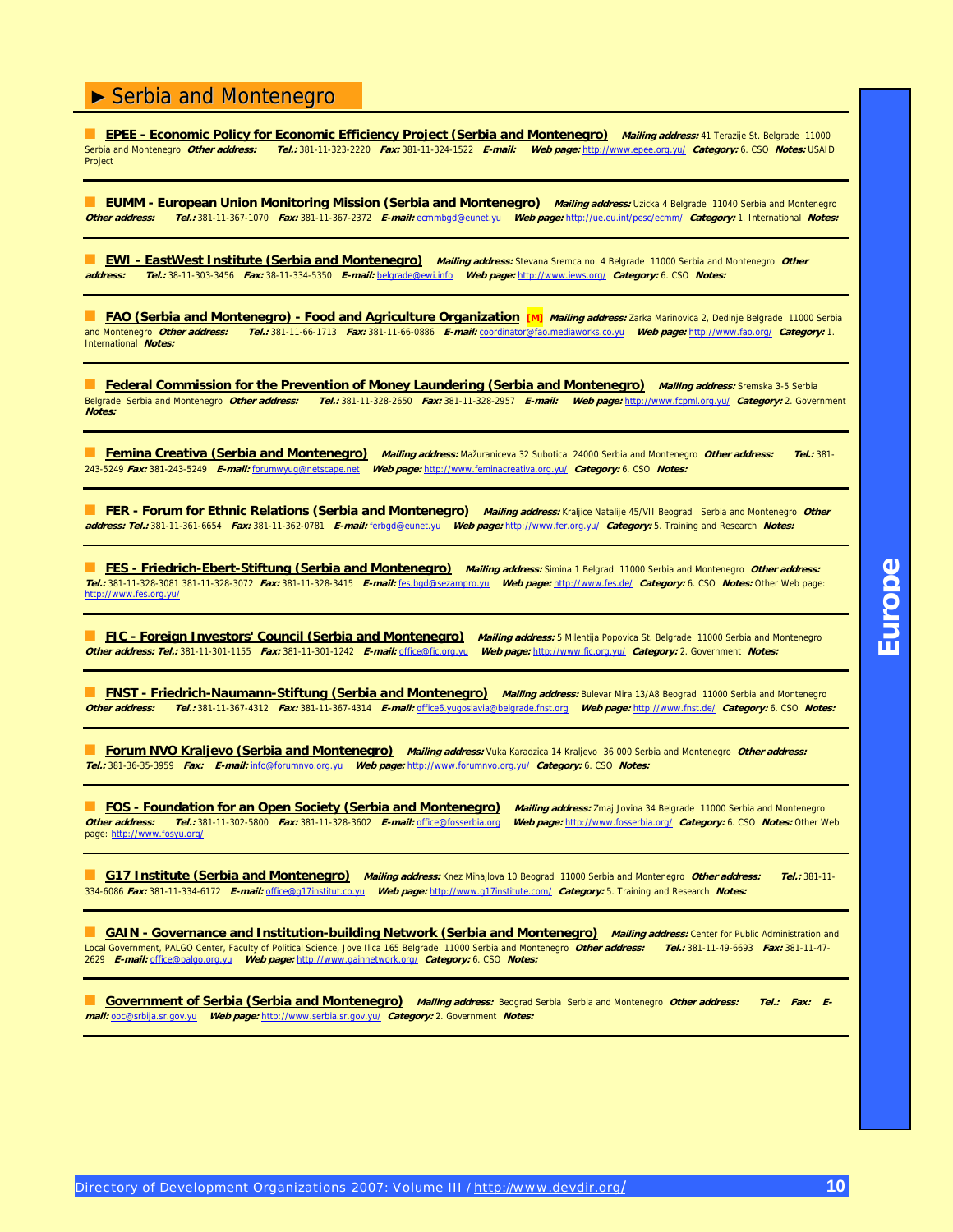**Government of the Republic of Montenegro (Serbia and Montenegro)** Mailing address: Montenegro Serbia and Montenegro Other **address: Tel.: Fax: E-mail: Web page:** [http://www.vlada.cg.yu/](http://www.vlada.cg.yu) **Category:** 2. Government **Notes:** Other Web page: [http://www.gom.cg.yu/](http://www.gom.cg.yu)

■ **Group 484 (Serbia and Montenegro) Mailing address:** Gracanicka 10 Beograd 11 000 Serbia and Montenegro **Other address: Tel.:** 381-11-263-1445 **Fax:** 381-11-263-1246 **E-mail:** [office@grupa484.org.yu](mailto:office@grupa484.org.yu) **Web page:** [http://www.grupa484.org.yu/](http://www.grupa484.org.yu) **Category:** 6. CSO **Notes:**

■ CTZ - Deutsche Gessellschaft fur Technische Zusammenarbeit GmbH (Serbia and Montenegro) [M] *Mailing address: 6* Zupana<br>Vlastimira Belgrade 11000 Serbia and Montenegro *Other address: Tel.:* 381-11-367-1273 *Fax:* 381-1 Vlastimira Belgrade 11000 Serbia and Montenegro **Other address: Tel.:** 381-11-367-1273 **Fax:** 381-11-366-6544 **E-mail:** [gtz@eunet.yu](mailto:gtz@eunet.yu) **Web page:** [http://www.gtz.de/](http://www.gtz.de) **Category:** 1. International **Notes:**

■ **GVC - Gruppo di Volontariato Civile (Serbia and Montenegro)** Mailing address: Via Narodni Front n. 95 21235 Temerin, Novi Sad, Serbia Serbia and Montenegro **Other address: Tel.: Fax: E-mail:** [serbia@gvc-italia.org](mailto:serbia@gvc-italia.org) **Web page:** [http://www.gvc-italia.org/](http://www.gvc-italia.org) **Category:** 6. CSO **Notes:**

■ **HELP - Hilfe zur Selbsthilfe e.V. (Serbia and Montenegro)** Mailing address: II Grge Andrijanovica 20 Krnjaca 11210 Serbia and Montenegro **Other address: Tel.:** 381-11-331-8098 **Fax:** 381-11-331-8098 **E-mail:** [helpbgd@eunet.yu](mailto:helpbgd@eunet.yu) **Web page:** [http://www.help-ev.de/](http://www.help-ev.de) **Category:** 6. CSO **Notes:**

**E Helsinki Comittee for Human Rights in Serbia (Serbia and Montenegro)** Mailing address: Zmaj Jovina 7/I Belgrade 11000 Serbia and<br>Montenegro Other address: Tel.: 381-11-63-7542 Fax: 381-11-63-6429 E-mail: biserkos@eunet. Montenegro **Other address: Tel.:** 381-11-63-7542 **Fax:** 381-11-63-6429 **E-mail:** [biserkos@eunet.yu](mailto:biserkos@eunet.yu) **Web page:** [http://www.helsinki.org.yu/](http://www.helsinki.org.yu) **Category:** 6. CSO **Notes:**

**HI - Handicap International (Serbia and Montenegro)** Mailing address: Josipa Debeljaka 40/2 Belgrade 11030 Serbia and Montenegro Other **address: Tel.:** 381-11-50-7599 **Fax:** 381-11-50-2623 **E-mail:** [office@hi-beograd.org.yu](mailto:office@hi-beograd.org.yu) **Web page:** [http://www.handicap-international.org/](http://www.handicap-international.org) **Category:** 6. CSO **Notes:**

■ **Hilfswerk Austria (Serbia and Montenegro) Mailing address:** Balkanska 12/I Belgrade 11000 Serbia and Montenegro **Other address: Tel.:** 381- 11-68-8091 **Fax:** 381-11-65-6105 **E-mail:** [hwabg@eunet.yu](mailto:hwabg@eunet.yu) **Web page:** [http://www.hilfswerk.at/](http://www.hilfswerk.at) **Category:** 6. CSO **Notes:**

**HLC - Humanitarian Law Center (Serbia and Montenegro)** Mailing address: Avalska 9 Belgrade 11110 Serbia and Montenegro Other address: **Tel.:** 381-11-244-1487 **Fax:** 381-63-210-536 **E-mail:** [office@hlc.org.yu](mailto:office@hlc.org.yu) **Web page:** [http://www.hlc.org.yu/](http://www.hlc.org.yu) **Category:** 5. Training and Research **Notes:**

**HRT - Hellenic Rescue Team (Serbia and Montenegro)** Mailing address: Senjacka 48 Beograd 11000 Serbia and Montenegro Other address: **Tel.:** 381-11-65-2808 **Fax:** 381-11-65-2808 **E-mail:** [hrtyu@ptt.yu](mailto:hrtyu@ptt.yu) **Web page:** [http://www.hrt.org.gr/](http://www.hrt.org.gr) **Category:** 6. CSO **Notes:**

■ **ICC - International Chamber of Commerce (Serbia and Montenegro)** Mailing address: c/o Chamber of Commerce and Industry of Serbia and Montenegro, Terazije 23 Belgrade 11000 Serbia and Montenegro **Other address: Tel.:** 381-11-324-8123 **Fax:** 381-11-324-8754 **E-mail:** [cooperation@pkj.co.yu](mailto:cooperation@pkj.co.yu) **Web page:** [http://www.iccwbo.org/](http://www.iccwbo.org) **Category:** 3. Private sector **Notes:** Other Web page: [http://www.pkj.co.yu/](http://www.pkj.co.yu)

■ **ICMC (Serbia and Montenegro) - International Catholic Migration Commission, Inc. [M] Mailing address:** Bulevar Mira 6 Belgrade 11000 Serbia and Montenegro **Other address: Tel.:** 381-11-367-0762 **Fax:** 381-11-367-0899 **E-mail:** [icmcfry@eunet.yu](mailto:icmcfry@eunet.yu) **Web page:** [http://www.icmc.net/](http://www.icmc.net) **Category:** 6. CSO **Notes:**

**E ICMP - International Commission on Missing Persons (Serbia and Montenegro)** *Mailing address:* **Takovska 45a Beograd 11000 Serbia<br>and Montenegro** *Other address: Tel.:* **381-11-329-2159** *Fax: E-mail:* **officebg@ic-mp.org** *We* and Montenegro **Other address: Tel.:** 381-11-329-2159 **Fax: E-mail:** [officebg@ic-mp.org](mailto:officebg@ic-mp.org) **Web page:** [http://www.ic-mp.org/](http://www.ic-mp.org) **Category:** 6. CSO **Notes:**

**Entry Commission Commission Commission Committee of the Red Cross** *Mailing address:* **Bulevar Crvene Armije 144 Belgrade 11000<br>Serbia and Montenegro** *Other address: Tel.:* **381-11-344-1522** *Fax:* **381-11-344-0833** *E-mail:*Serbia and Montenegro **Other address: Tel.:** 381-11-344-1522 **Fax:** 381-11-344-0833 **E-mail:** [icrcbel@eunet.yu](mailto:icrcbel@eunet.yu) **Web page:** [http://www.icrc.org/](http://www.icrc.org) **Category:** 6. CSO **Notes:**

■ ICS - Italian Consortium of Solidarity / Consorzio Italiano di Solidarieta (Serbia and Montenegro) Mailing address: Knez Miletina 13 Belgrade 11000 Serbia and Montenegro **Other address: Tel.:** 381-11-322-8198 **Fax:** 381-11-322-8198 **E-mail:** [icsbg@eunet.yu](mailto:icsbg@eunet.yu) **Web page:** [http://www.icsitalia.org/](http://www.icsitalia.org) **Category:** 6. CSO **Notes:**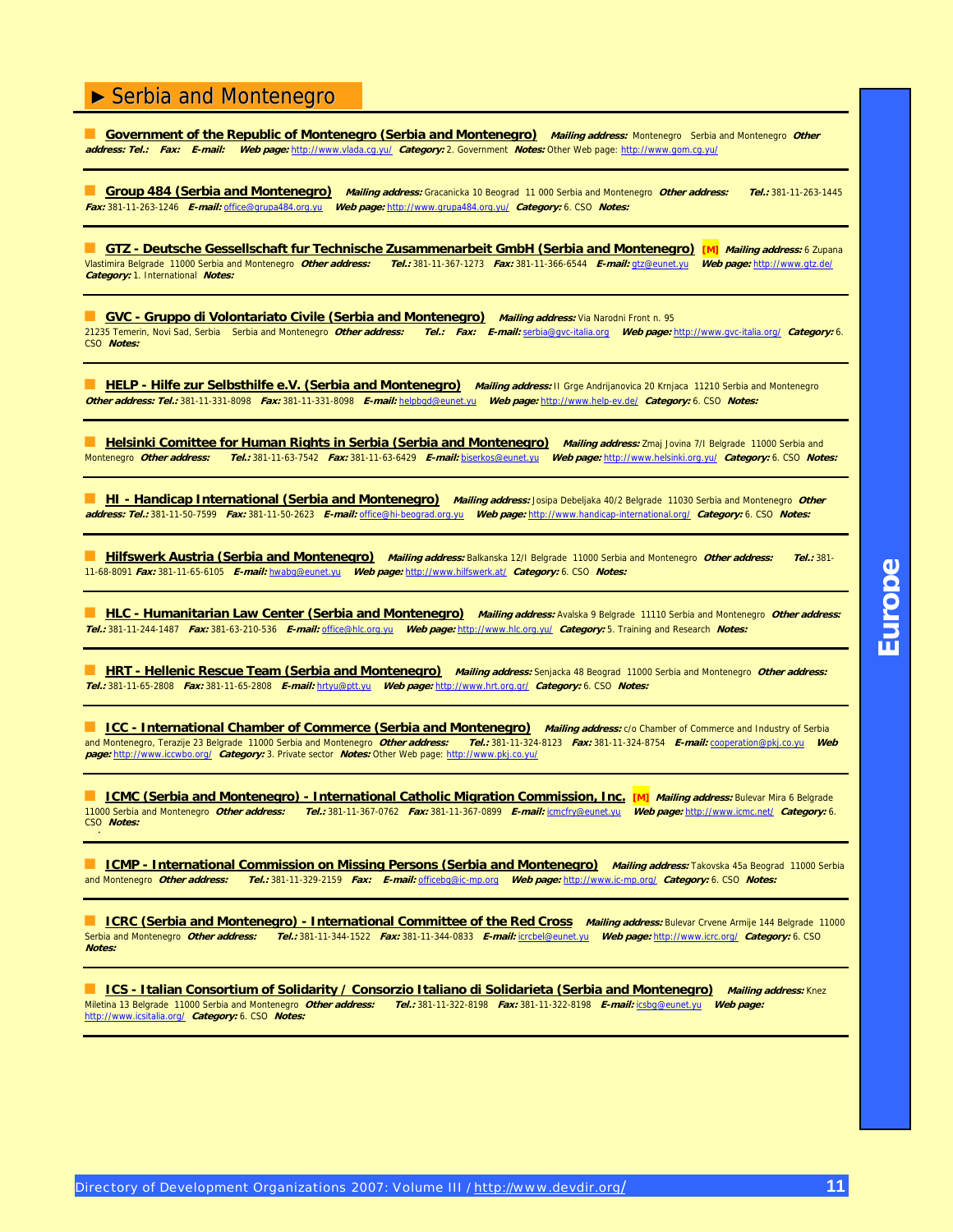■ <u>ICVA - International Council of Voluntary Agencies (Serbia and Montenegro) Mailing address: Djakovacka 4 Belgrade 11000 Serbia<br>and Montenegro *Other address: Tel.: Fax: E-mail:* icva@vubc.net Web page: http://www.icva.</u> and Montenegro **Other address: Tel.: Fax: E-mail:** [icva@yubc.net](mailto:icva@yubc.net) **Web page:** [http://www.icva.ch/](http://www.icva.ch) **Category:** 6. CSO **Notes:**

**IES - Institute of Economic Sciences (Serbia and Montenegro)** Mailing address: Zmaj Jovina 12 Beograd 11000 Serbia and Montenegro **Other address: Tel.:** 381-11-262-2357 **Fax:** 381-11-18-1471 **E-mail:** [ien@ien.bg.ac.yu](mailto:ien@ien.bg.ac.yu) **Web page:** [http://www.ien.bg.ac.yu/](http://www.ien.bg.ac.yu) **Category:** 5. Training and Research **Notes:**

■ **IFC (Serbia and Montenegro) - Industrial Finance Corporation, PEP-SE - Private Development Programs Southeast** 

**Europe Mailing address:** Kneginje Zorke 96-98 Beograd 11000 Serbia and Montenegro **Other address: Tel.:** 381-11-302-3750 **Fax:** 381-11-302-3740 **E-mail: Web page:** [http://www.ifc.org/](http://www.ifc.org) **Category:** 1. International **Notes:** Other Web page:<http://www.ifc.org/pepse>

**E IFC (Serbia and Montenegro) - International Finance Corporation [M] Mailing address: Ivana Milutinovica 96, bivse Kneginje Zorke Belgrade** Serbia 11000 Serbia and Montenegro **Other address: Tel.:** 381-11-302-3761 **Fax:** 381-11-302-3733 **E-mail: Web page:** [http://www.ifc.org/](http://www.ifc.org) **Category:** 1. International **Notes:**

**E. IFRC - International Federation of the Red Cross (Serbia and Montenegro)** Mailing address: Simina 21, 11000 Belgrade Serbia and Montenegro **Other address: Tel.:** 381-11-328-2202 **Fax:** 381-11-328-1791 **E-mail:** [telecom@ifrc.org.yu](mailto:telecom@ifrc.org.yu) **Web page:** [http://www.ifrc.org/](http://www.ifrc.org) **Category:** 6. CSO **Notes:**

**E IMF - International Monetary Fund (Serbia and Montenegro)** [M] *Mailing address:* Kralja Petra 12 Belgrade 11000 Serbia and Montenegro **Other address: Tel.:** 381-11-302-7369 **Fax:** 381-11-328-3843 **E-mail:** [SCGContact@imf.org](mailto:SCGContact@imf.org) **Web page:** [http://www.imf.org/](http://www.imf.org) **Category:** 1. International **Notes:**

**IMG - International Management Group (Serbia and Montenegro)** *Mailing address:* **M.Pupina 10/A Novi Beograd 11070 Serbia and<br>Montenegro** *Other address: Tel.:* **381-11-311-8782 Fax: 381-11-311-8781 E-mail: mainoffice@imgyu.c** Montenegro **Other address: Tel.:** 381-11-311-8782 **Fax:** 381-11-311-8781 **E-mail:** [mainoffice@imgyu.com](mailto:mainoffice@imgyu.com) **Web page:** [http://www.imgyu.com/](http://www.imgyu.com) **Category:** 6. CSO **Notes:**

**Institute for the Protection of Nature of Serbia (Serbia and Montenegro)** Mailing address: III Bulevar 106 Novi Beograd 11070 Serbia and Montenegro **Other address: Tel.:** 381-11-14-2165 **Fax:** 381-11-14-2281 **E-mail:** [nature@net.yu](mailto:nature@net.yu) **Web page:** [http://www.natureprotection.org.yu/](http://www.natureprotection.org.yu) **Category:** 5. Training and Research **Notes:**

**Intersos - Associazione Umanitaria per l'Emergenzia (Serbia and Montenegro)** *Mailing address:* **Prote Mateje 11 Belgrade 11000<br>Serbia and Montenegro** *Other address: Tel.:* **381-11-43-9186 Fax: 381-11-444-5110 E-mail: sosint** Serbia and Montenegro **Other address: Tel.:** 381-11-43-9186 **Fax:** 381-11-444-5110 **E-mail:** [sosinter@eunet.yu](mailto:sosinter@eunet.yu) **Web page:** [http://www.intersos.org/](http://www.intersos.org) **Category:** 6. CSO **Notes:**

**■ <u>IOCC - International Orthodox Christian Charities (Serbia and Montenegro)</u> Mailing address: Palmoticeva 24 / I Belgrade 11000 Serbia<br>and Montenegro Other address: Tel.: 381-11-323-2706 Fax: 381-11-323-7375 E-mail: locc** and Montenegro **Other address: Tel.:** 381-11-323-2706 **Fax:** 381-11-323-7375 **E-mail:** [ioccyu@eunet.yu](mailto:ioccyu@eunet.yu) **Web page:** [http://www.iocc.org/](http://www.iocc.org) **Category:** 6. CSO **Notes:**

**IOM (Serbia and Montenegro) - International Organization for Migration** *Mailing address:* **PO Box 27<br>11060 Belgrade Serbia and Montenegro** *Other address: Tel.:* **381-11-344-2957 Fax: 381-11-344-1009 E-mail: jombeorgad@lom.i** 11060 Belgrade Serbia and Montenegro **Other address: Tel.:** 381-11-344-2957 **Fax:** 381-11-344-1009 **E-mail:** [iombeorgad@iom.int](mailto:iombeorgad@iom.int) [iommontenegro@cg.yu](mailto:iommontenegro@cg.yu) [IOMBeograd@beg3.iom.int](mailto:IOMBeograd@beg3.iom.int) **Web page:** [http://www.iom.int/](http://www.iom.int) **Category:** 1. International **Notes:**

**E <sup>\*</sup> IRC - International Rescue Committee (Serbia and Montenegro) [M] Mailing address: Baje Sekulica 68 Belgrade 11000 Serbia and** Montenegro **Other address: Tel.:** 381-11-444-5242 **Fax:** 381-11-344-0447 **E-mail:** [ircbg@intrescom.org.yu](mailto:ircbg@intrescom.org.yu) **Web page:** [http://www.theirc.org/](http://www.theirc.org) **Category:** 6. CSO **Notes:**

■ **IRD - International Relief and Development (Serbia and Montenegro)** *Mailing address:* Takovska 45/IV Belgrade Serbia 11000 Serbia and Montenegro **Other address:** Kralja Nikole No 204 Podgorica Montenegro 81000 Serbia and Montenegro **Tel.:** 381-11-329-0567 **Fax:** 381-11-329-0580 **E-mail:** [info@ird-bg.org.yu](mailto:info@ird-bg.org.yu)  **Web page:** [http://www.ird-dc.org/](http://www.ird-dc.org) **Category:** 6. CSO **Notes:** Other Web page: [http://www.ird.cg.yu/](http://www.ird.cg.yu)

■ **IREX - International Research and Exchanges Board (Serbia and Montenegro) Mailing address:** 7, Zmaj Jovina Belgrade, Serbia 11000 Serbia and Montenegro **Other address: Tel.:** 381-11-303-6804 **Fax:** 381-11-334-2794 **E-mail:** [irex@irexserbia.org](mailto:irex@irexserbia.org) **Web page:** [http://www.irex.org/](http://www.irex.org) **Category:** 5. Training and Research **Notes:**

■ **Jazas - Association Against AIDS (Serbia and Montenegro) Mailing address:** Beograd Serbia and Montenegro **Other address: Tel.:** 381- 11-322-5645 **Fax: E-mail: Web page:** [http://www.sida.org.yu/](http://www.sida.org.yu) **Category:** 6. CSO **Notes:**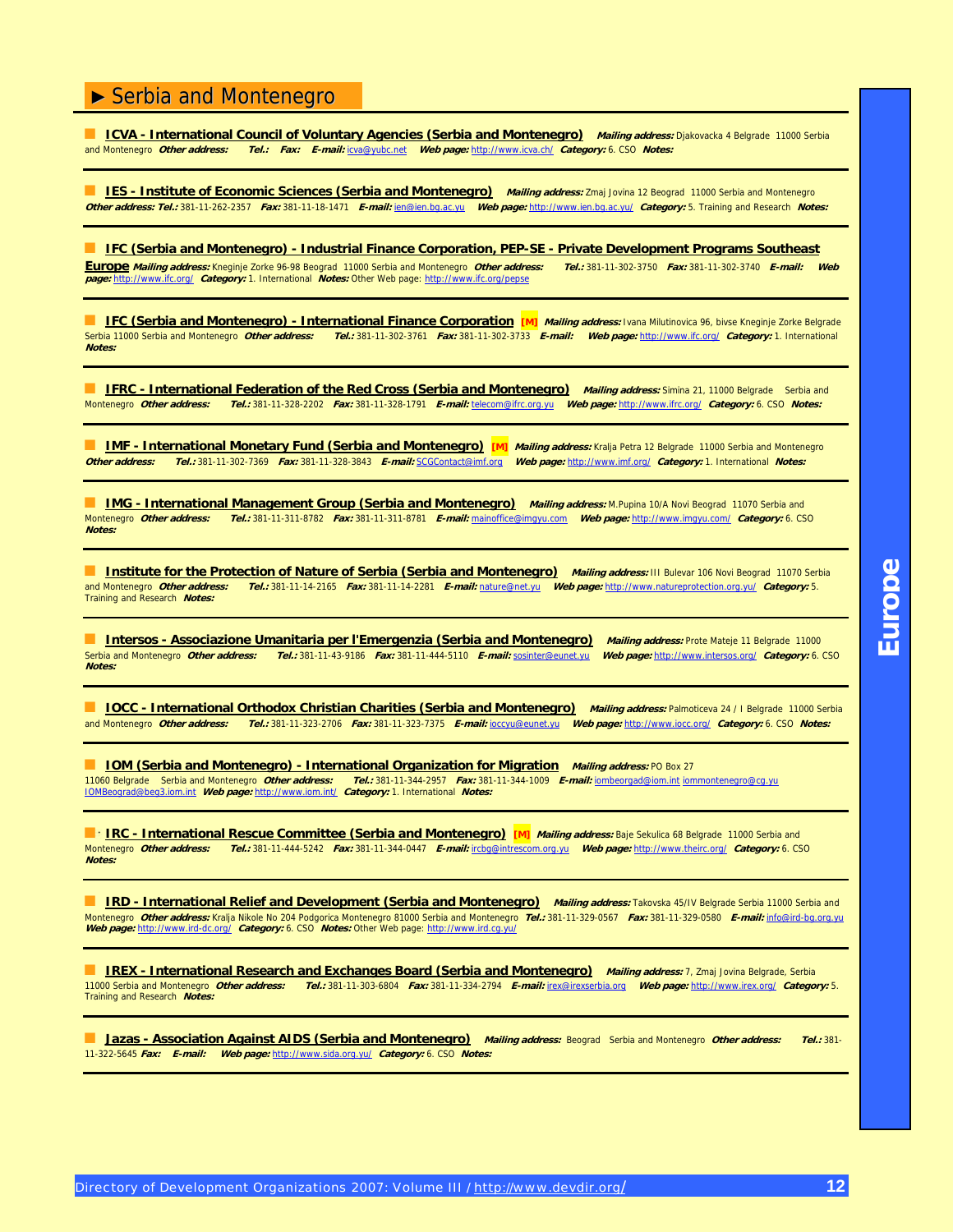**JEN - Japan Emergency NGOs (Serbia and Montenegro)** Mailing address: Draze Pavlovica 1 Belgrade 11000 Serbia and Montenegro Other **address: Tel.: Fax:** 381-11-329-1950 **E-mail:** [office@jen.org.yu](mailto:office@jen.org.yu) **Web page:** [http://www.jen-npo.org/](http://www.jen-npo.org) **Category:** 6. CSO **Notes:**

**JRS - Jesuit Refugee Service (Serbia and Montenegro)** Mailing address: Makedonska 23 Belgrade 11000 Serbia and Montenegro Other address: **Tel.:** 381-11-303-0814 **Fax:** 381-11-322-6910 **E-mail:** [serbia@jesref.org](mailto:serbia@jesref.org) **Web page:** [http://www.jesref.org/](http://www.jesref.org) **Category:** 6. CSO **Notes:**

**JUH - Johanniter-Unfall-Hilfe e.V. (Serbia and Montenegro)** Mailing address: Zupana Vlastimira 6a Belgrade 11000 Serbia and Montenegro **Other address: Tel.:** 381-11-366-0714 **Fax:** 381-11-366-0714 **E-mail:** [juh@eunet.yu](mailto:juh@eunet.yu) **Web page:** [http://www.johanniterinternational.de/](http://www.johanniterinternational.de) **Category:** 6. CSO **Notes:**

**MGRAT / KAS - Konrad Adenauer Foundation (Serbia and Montenegro) Mailing address: Bulevar kralja Aleksandra 298/III Belgrad 11000<br>Serbia and Montenegro** *Other address: Tel.:* **381-11-380-7442 Fax: 381-11-380-7446 E-mail: W** Serbia and Montenegro **Other address: Tel.:** 381-11-380-7442 **Fax:** 381-11-380-7446 **E-mail: Web page:** [http://www.kas.de/](http://www.kas.de) **Category:** 6. CSO **Notes:**

**KfW Entwicklungsbank (Serbia and Montenegro, Montenegro) - Kreditanstalt fur Wiederaufbau [M]** Mailing address: [Krusevac B 8-7 Podgorica Montenegro 81000 Serbia and Montenegro](http://www.kfw-entwicklungsbank.de) **Other address: Tel.:** 381-81-23-4650 **Fax: E-mail:** kfw[.deg@cg.yu](mailto:deg@cg.yu) **Web page:** [http://www.k](http://www.kfw-entwicklungsbank.de)fwentwicklungsbank[.de/](http://www.kfw-entwicklungsbank.de) **Category:** 4. Finance **Notes:**

■ KfW Entwicklungsbank (Serbia and Montenegro, Serbia) - Kreditanstalt fur Wiederaufbau [M] Mailing address: Zupana Vlastimira 6 Belgrad, Serbia 11000 Serbia and Montenegro **Other address: Tel.:** 381-11-367-1273 **Fax:** 381-11-366-6544 **E-mail:** [kfwbelgrade@kfw.co.yu](mailto:kfwbelgrade@kfw.co.yu) **Web page:** [http://www.kfw-entwicklungsbank.de/](http://www.kfw-entwicklungsbank.de) **Category:** 4. Finance **Notes:**

**LWF - Lutheran World Federation (Serbia and Montenegro)** Mailing address: Olge Petrov 10 Novi Sad 21000 Serbia and Montenegro Other **address: Tel.:** 381-21-46-9616 **Fax:** 381-21-46-9683 **E-mail:** [lwfns@eunet.yu](mailto:lwfns@eunet.yu) **Web page:** [http://www.lutheranworld.org/](http://www.lutheranworld.org) **Category:** 6. CSO **Notes:**

■ **Mali korak (Serbia and Montenegro) Mailing address:** Kraljevec 77a Zagreb, Hrvatska 10000 Serbia and Montenegro **Other address: Tel.:** 381-51- 457-8341 **Fax:** 381-51-457-8341 **E-mail:** [mkorak@zamir.net](mailto:mkorak@zamir.net) **Web page:** [http://human-rights.net/MALI-KORAK/](http://human-rights.net/MALI-KORAK) **Category:** 6. CSO **Notes:**

■ **MANS - Mreza za Afirmaciju Nevladinog Sektora / Network for Affirmation of NGO Sector (Serbia and Montenegro) Mailing address:** Zgrada Celebic II/9, Stari Aerodrom Podgorica, Crna Gora Serbia and Montenegro **Other address: Tel.:** 381-81-65-6050 **Fax:** 381-81-65-6060 **E-mail:** [mans@cg.yu](mailto:mans@cg.yu) **Web page:** [http://www.mans.cg.yu/](http://www.mans.cg.yu) **Category:** 6. CSO **Notes:**

**MCI - Mercy Corps International (Serbia and Montenegro)** [M] Mailing address: Banjicki venac 22 Beograd Serbia and Montenegro Other **address: Tel.:** 381-11-366-8002 **Fax:** 381-11-366-0911 **E-mail:** mc\_[bgd@eunet.yu](mailto:bgd@eunet.yu) **Web page:** [http://www.mercycorps.org.yu/](http://www.mercycorps.org.yu) **Category:** 6. CSO **Notes:**

■ **MDM - Médecins du Monde-France (Serbia and Montenegro) Mailing address:** Krunska 24A Belgrade 11000 Serbia and Montenegro **Other address: Tel.:** 381-11-322-2173 **Fax:** 381-11-334-4064 **E-mail:** [mdmfrbg@eunet.yu](mailto:mdmfrbg@eunet.yu) **Web page:** [http://www.medecinsdumonde.org/](http://www.medecinsdumonde.org) **Category:** 6. CSO **Notes:**

**MdM - Médecins du Monde-Greece (Serbia and Montenegro)** *Mailing address:* Vojvode Dobrnjca 8/2 Belgrade 11000 Serbia and Montenegro<br>Other address: Tel.: 381-11-75-9242 Fax: 381-11-76-9137 E-mail: mdmorblo@eunet.vu Web pa **Other address: Tel.:** 381-11-75-9242 **Fax:** 381-11-76-9137 **E-mail:** [mdmgrblg@eunet.yu](mailto:mdmgrblg@eunet.yu) **Web page:** [http://www.mdmgreece.gr/](http://www.mdmgreece.gr) **Category:** 6. CSO **Notes:**

**Merlin (Serbia and Montenegro) - Medical Emergency Relief International** *Mailing address:* **Resavska 12/5 Belgrade 11000 Serbia and<br>Montenegro** *Other address: Tel.:* **381-11-323-3865 Fax: 381-11-323-3866 E-mail: serbia@merl** Montenegro **Other address: Tel.:** 381-11-323-3865 **Fax:** 381-11-323-3866 **E-mail:** [serbia@merlin.org.uk](mailto:serbia@merlin.org.uk) **Web page:** [http://www.merlin.org.uk/](http://www.merlin.org.uk) **Category:** 6. CSO **Notes:**

■ **MicroFinS (Serbia and Montenegro) [M] Mailing address:** Ljube Stojanovica 18/I Belgrade 11000 Serbia and Montenegro **Other address: Tel.:** 381- 11-76-7435 381-11-76-9747 **Fax:** 381-11-329-1393 **E-mail:** [office@microfins.org.yu](mailto:office@microfins.org.yu) [mfins@eunet.yu](mailto:mfins@eunet.yu) **Web page:** [http://www.microfins.org.yu/](http://www.microfins.org.yu) **Category:** 4. Finance **Notes:** MFI

■ **Ministry for Public Administration and Local Self-Government (Serbia and Montenegro)** *Mailing address:* 6 Bircaninova St. Belgrade Serbia and Montenegro **Other address: Tel.:** 381-11-368-5387 **Fax:** 381-11-368-5396 **E-mail:** [infompalsg@mpalsg.sr.gov.yu](mailto:infompalsg@mpalsg.sr.gov.yu) **Web page:** [http://www.mpalsg.sr.gov.yu/](http://www.mpalsg.sr.gov.yu) **Category:** 2. Government **Notes:**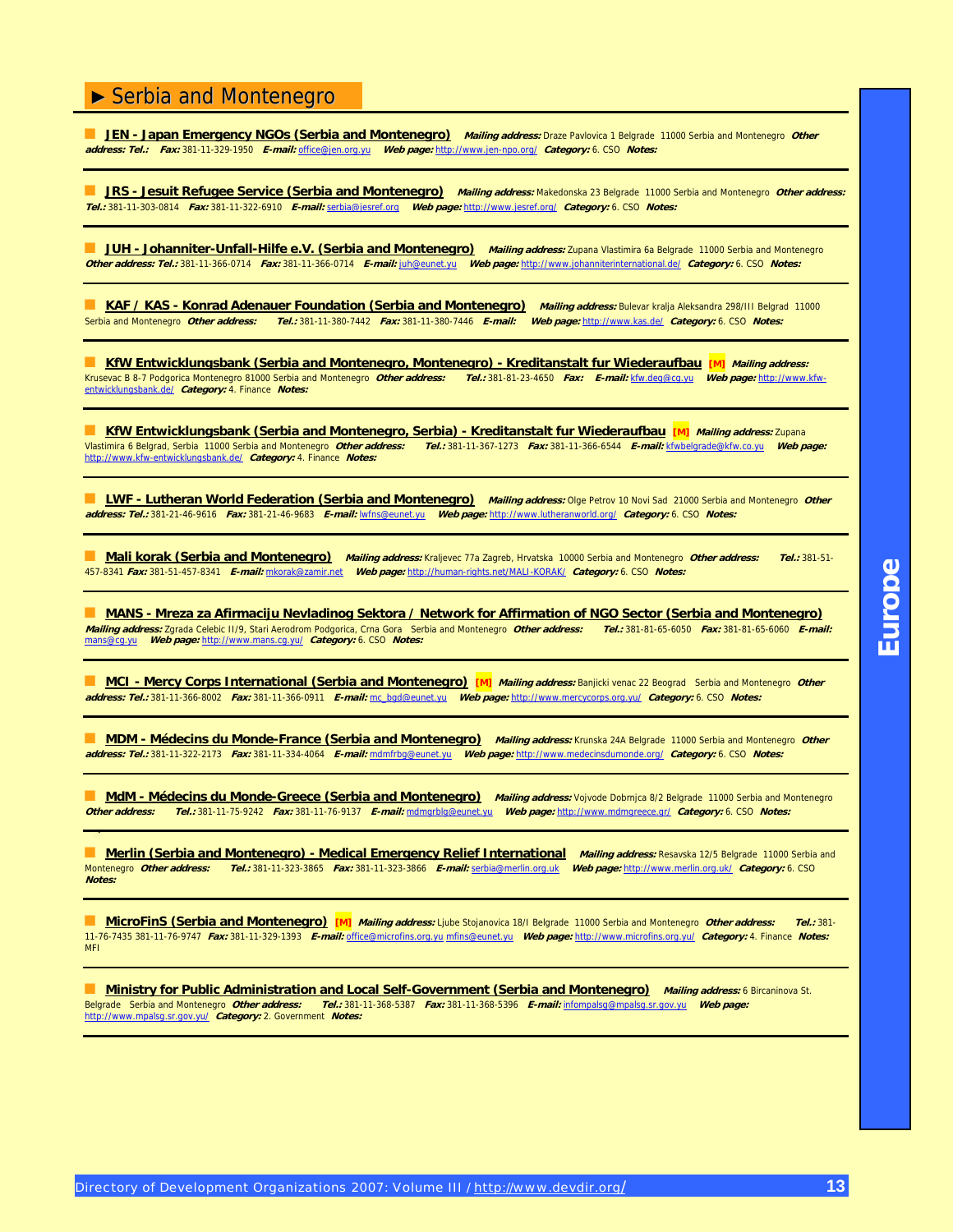**Ministry of Agriculture and Water Management (Serbia and Montenegro)** *Mailing address:* 22-26 Nemanjina St. Belgrade Serbia and<br>Montenegro *Other address: Tel.:* 381-11-306-5272 *Fax:* 381-11-361-6272 *F-mail:* minooli@e Montenegro **Other address: Tel.:** 381-11-306-5272 **Fax:** 381-11-361-6272 **E-mail:** [minpolj@eunet.yu](mailto:minpolj@eunet.yu) **Web page:** [http://www.minpolj.sr.gov.yu/](http://www.minpolj.sr.gov.yu) **Category:** 2. Government **Notes:**

**Ministry of Construction and Urban Planning (Serbia and Montenegro)** *Mailing address:* 22-26 Nemanjina St. and 10A Kralja Milutina St.<br>Belgrade Serbia and Montenegro *Other address: Tel.:* 381-11-361-4653 Fax: 381-11-361 Belgrade Serbia and Montenegro **Other address: Tel.:** 381-11-361-4653 **Fax:** 381-11-361-4652 **E-mail:** [mugrs@eunet.yu](mailto:mugrs@eunet.yu) **Web page:** [http://www.mugrs.sr.gov.yu/](http://www.mugrs.sr.gov.yu) **Category:** 2. Government **Notes:**

**Ministry of Economy and Privatisation (Serbia and Montenegro) Mailing address:** 16 Kralja Milana (Srpskih vladara) St. Belgrade Serbia and<br>Montenegro Other address: Tel.: 381-11-361-7599 Fax: 381-11-361-7640 E-mail: offic Montenegro **Other address: Tel.:** 381-11-361-7599 **Fax:** 381-11-361-7640 **E-mail:** [officempriv@mpriv.sr.gov.yu](mailto:officempriv@mpriv.sr.gov.yu) **Web page:** <http://www.mpriv.sr.gov.yu>**Category:** 2. Government **Notes:**

**Ministry of Education and Science (Serbia and Montenegro)** Mailing address: Ul. Vuka Karadzica 3/IV Podgorica Serbia and Montenegro **Other address: Tel.:** 381-81-24-8847 **Fax:** 381-81-24-8526 **E-mail:** [mpin@cg.yu](mailto:mpin@cg.yu) **Web page:** [http://www.mpin.cg.yu/](http://www.mpin.cg.yu) **Category:** 2. Government **Notes:**

**Ministry of Education and Sport (Serbia and Montenegro)** Mailing address: 22-26 Nemanjina St. Belgrade Serbia and Montenegro Other **address: Tel.:** 381-11-361-6489 **Fax:** 381-11-361-6491 **E-mail:** webmaster[.mps@mps.sr.gov.yu](mailto:mps@mps.sr.gov.yu) **Web page:** <http://www.mps.sr.gov.yu>**Category:** 2. Government **Notes:**

**Ministry of Finance and Economy (Serbia and Montenegro)** Mailing address: 22-26 Nemanjina St. Belgrade Serbia and Montenegro Other **address: Tel.:** 381-11-361-6361 **Fax:** 381-11-361-6535 **E-mail:** [informacije@mfin.sr.gov.yu](mailto:informacije@mfin.sr.gov.yu) **Web page:** [http://www.mfin.sr.gov.yu/](http://www.mfin.sr.gov.yu) **Category:** 2. Government **Notes:**

**Ministry of Foreign Affairs of Serbia and Montenegro (Serbia and Montenegro) Mailing address: 24-26 Kneza Milosa St. Belgrade<br>11000 Serbia and Montenegro** *Other address: Tel.:* **381-11-361-6333 Fax: 381-11-361-8366 E-mail:** 11000 Serbia and Montenegro **Other address: Tel.:** 381-11-361-6333 **Fax:** 381-11-361-8366 **E-mail:** [mfa@smip.sv.gov.yu](mailto:mfa@smip.sv.gov.yu) **Web page:** [http://www.smip.sv.gov.yu/](http://www.smip.sv.gov.yu) **Category:** 2. Government **Notes:**

■ **Ministry of Foreign Affairs of the Republic of Montenegro (Serbia and Montenegro)** *Mailing address:* Stanka Dragojevica 2 Podgorica Serbia and Montenegro **Other address: Tel.:** 381-81-22-4609 **Fax:** 381-81-22-4670 **E-mail:** [mip@mn.yu](mailto:mip@mn.yu) **Web page:** [http://www.mip.cg.yu/](http://www.mip.cg.yu) **Category:** 2. Government **Notes:**

■ **Ministry of Health (Serbia and Montenegro) Mailing address:** 22-26 Nemanjina St. Belgrade Serbia and Montenegro **Other address: Tel.:** 381- 11-361-6298 **Fax:** 381-11-361-6596 **E-mail:** kabinet.[zdravlje@zdravlje.sr.gov.yu](mailto:zdravlje@zdravlje.sr.gov.yu) **Web page:** <http://www.zdravlje.sr.gov.yu>**Category:** 2. Government **Notes:**

■ **Ministry of International Economic Relations (Serbia and Montenegro) Mailing address:** 8 Gracanicka St. Belgrade Serbia and Montenegro **Other address: Tel.:** 381-11-361-7628 **Fax:** 381-11-363-3142 **E-mail:** [cabinet@mier.sr.gov.yu](mailto:cabinet@mier.sr.gov.yu) **Web page:** <http://www.mier.sr.gov.yu>**Category:** 2. Government **Notes:**

■ **Ministry of Justice (Serbia and Montenegro) Mailing address:** 22-26 Nemanjina St. Belgrade Serbia and Montenegro **Other address: Tel.:** 381- 11-361-6549 **Fax:** 381-11-361-6548 **E-mail:** [kabinet@mpravde.sr.gov.yu](mailto:kabinet@mpravde.sr.gov.yu) **Web page:** <http://www.mpravde.sr.gov.yu>**Category:** 2. Government **Notes:**

**E.** Ministry of Labour and Employment (Serbia and Montenegro) Mailing address: 22-26 Nemanjina St. Belgrade Serbia and Montenegro Other **address: Tel.:** 381-11-363-1402 **Fax:** 381-11-361-6498 **E-mail:** [mrz@mrz.sr.gov.yu](mailto:mrz@mrz.sr.gov.yu) **Web page:** <http://www.mrz.sr.gov.yu>**Category:** 2. Government **Notes:**

■ **Ministry of Natural Resources and Environmental Protection (Serbia and Montenegro) Mailing address:** 91 Ivana Ribara St. Belgrade Serbia and Montenegro **Other address: Tel.:** 381-11-15-8759 **Fax:** 381-11-15-8793 **E-mail:** [ekabin@ekoserb.sr.gov.yu](mailto:ekabin@ekoserb.sr.gov.yu) **Web page:** <http://www.ekoserb.sr.gov.yu>**Category:** 2. Government **Notes:**

■ **Ministry of Science, Technology and Development (Serbia and Montenegro) Mailing address:** 22-26 Nemanjina St. Belgrade Serbia and Montenegro **Other address: Tel.:** 381-11-361-6516 **Fax:** 381-11-361-6584 **E-mail:** [www@nauka.ac.yu](mailto:www@nauka.ac.yu) **Web page:** [http://www.nauka.ac.yu/](http://www.nauka.ac.yu) **Category:** 2. Government **Notes:**

**Tel.:** 381-11-361-6294 **Fax:** 381-11-361-6259 **E-mail:** [goga@msoc.sr.gov.yu](mailto:goga@msoc.sr.gov.yu) **Web page:** <http://www.msoc.sr.gov.yu>**Category:** 2. Government **Notes:**

■ **Ministry of Social Affairs (Serbia and Montenegro) Mailing address:** 22-26 Nemanjina St. Belgrade Serbia and Montenegro **Other address:**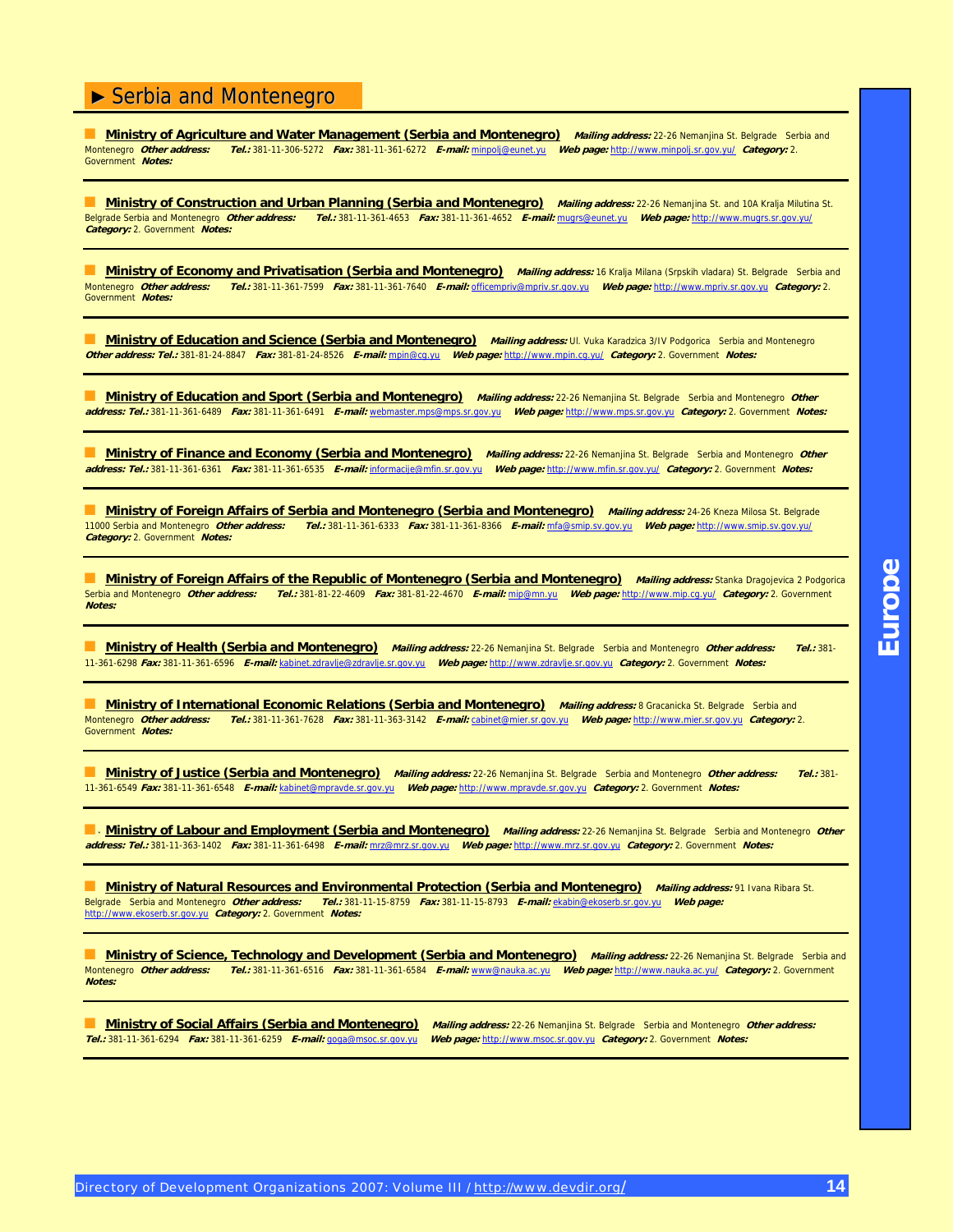**Ministry of Trade, Tourism and Services (Serbia and Montenegro)** *Mailing address:* 22-26 Nemanjina St. Belgrade Serbia and Montenegro<br> **Other address:** Tel 1381-11-363-1136 Fax: 381-11-361-0258 F-mail: kabinet@minttu.sr. **Other address: Tel.:** 381-11-363-1136 **Fax:** 381-11-361-0258 **E-mail:** [kabinet@minttu.sr.gov.yu](mailto:kabinet@minttu.sr.gov.yu) **Web page:** <http://www.minttu.sr.gov.yu>**Category:** 2. Government **Notes:**

■ **Montenegrin Auditors and Accountants Association (Serbia and Montenegro)** *Mailing address:* Malo Brdo, Momišici A, N-3-N-4 Podgorica 81000 Serbia and Montenegro **Other address: Tel.:** 381-81-22-7708 **Fax:** 381-81-22-7708 **E-mail:** [irrcg@irrcg.cg.yu](mailto:irrcg@irrcg.cg.yu) **Web page:** [http://www.srrcg.cg.yu/](http://www.srrcg.cg.yu) **Category:** 3. Private sector **Notes:**

■ **Montenegro Brokers' Association (Serbia and Montenegro) Mailing address:** P.O.Box 398 Podgorica 81000 Serbia and Montenegro **Other address: Tel.:** 381-81-26-5282 **Fax: E-mail:** [brokeri@cg.yu](mailto:brokeri@cg.yu) **Web page:** [http://www.abcg.cg.yu/](http://www.abcg.cg.yu) **Category:** 4. Finance **Notes:**

■ **Montenegro Employment Agency (Serbia and Montenegro) Mailing address:** Podgorica Montenegro Serbia and Montenegro **Other address: Tel.: Fax: E-mail: Web page:** [http://www.zzzcg.org/](http://www.zzzcg.org) **Category:** 2. Government **Notes:**

■ **Montenegro Homepage (Serbia and Montenegro) Mailing address:** Montenegro Serbia and Montenegro **Other address: Tel.: Fax: Email: Web page:** [http://www.montenegro.com/](http://www.montenegro.com) **Category:** 8. Information **Notes:**

**Montenegro Stock Exchange (Serbia and Montenegro)** *Mailing address:* Bulevar revolucije 1 Podgorica Montenegro 81000 Serbia and Montenegro<br>Other address: Tel.: 381-81-24-5771 Fax: 381-81-22-4903 E-mail: mberza@co.vu Web **Other address: Tel.:** 381-81-24-5771 **Fax:** 381-81-22-4903 **E-mail:** [mberza@cg.yu](mailto:mberza@cg.yu) **Web page:** [http://www.montenegroberza.com/](http://www.montenegroberza.com) **Category:** 4. Finance **Notes:**

■ **Movimondo (Serbia and Montenegro) Mailing address:** c/o Kuzmanovic Kraljice, Katarine 86 n 2 Belgrade 11000 Serbia and Montenegro **Other address: Tel.:** 381-11-54-2114 **Fax:** 381-11-54-2114 **E-mail:** [movi@eunet.yu](mailto:movi@eunet.yu) **Web page:** [http://www.movimondo.org/](http://www.movimondo.org) **Category:** 6. CSO **Notes:**

■ **MPDL - Movimiento por la Paz, el Desarme y la Libertad (Serbia and Montenegro) Mailing address:** 11000 Belgrade Makenzijeva 23/5 Serbia and Montenegro **Other address: Tel.:** 381-11-344-4069 **Fax:** 381-11-344-4059 **E-mail:** mpdl[-bg@EUnet.yu](mailto:bg@EUnet.yu) **Web page:** [http://www.mpdl.org/](http://www.mpdl.org) **Category:** 6. CSO **Notes:**

■ **MsF - Médecins Sans Frontières (Serbia and Montenegro) Mailing address:** Gostivarska 78 Belgrade 11000 Serbia and Montenegro **Other address: Tel.:** 381-11-309-5030 **Fax:** 381-11-309-5029 **E-mail:** msf[-bg@eunet.yu](mailto:bg@eunet.yu) **Web page:** [http://www.msf.be/](http://www.msf.be) **Category:** 6. CSO **Notes:**

■ **NBS - National Bank of Serbia (Serbia and Montenegro)** [M] *Mailing address:* 12 Kralja Petra St. Beograd Serbia 11 000 Serbia and Montenegro **Other address: Tel.:** 381-11-302-7100 **Fax: E-mail:** [webadmin@nbs.yu](mailto:webadmin@nbs.yu) **Web page:** [http://www.nbs.yu/](http://www.nbs.yu) **Category:** 4. Finance **Notes:**

**MDP - Nansen Dialogue Centre (Serbia and Montenegro, Serbia) Mailing address: Partizanske avijacije 11 Bezanijska Kosa 11070 Beograd<br>Serbia and Montenegro** *Other address: Tel.:* **381-11-301-7024** *Fax:* **381-11-301-7029** *E-m* Serbia and Montenegro **Other address: Tel.:** 381-11-301-7024 **Fax:** 381-11-301-7029 **E-mail:** [nansen@sezampro.yu](mailto:nansen@sezampro.yu) **Web page:** [http://www.nansen-dialog.net/](http://www.nansen-dialog.net)  **Category:** 6. CSO **Notes:** Other Web page: [http://www.bncserbia.org.yu/](http://www.bncserbia.org.yu)

**All The Province Mansen Dialogue Project (Serbia and Montenegro, Montenegro)** *Mailing address:* **Vukice Mitrovic 8 Podgorica 81000 Serbia and<br>Montenegro** *Other address: Tel.:* **381-8165-5299** *Fax:* **381-8165-5305** *E-mail:* **i** Montenegro **Other address: Tel.:** 381-8165-5299 **Fax:** 381-8165-5305 **E-mail:** [info@ndcmn.org](mailto:info@ndcmn.org) **Web page:** [http://www.nansen-dialog.net/](http://www.nansen-dialog.net) **Category:** 6. CSO **Notes:** Other Web page: [http://www.ndcmn.org/](http://www.ndcmn.org)

**NGOs Forum - Kraljevo (Serbia and Montenegro)** Mailing address: Vuka Karadzica 14 Kraljevo 36 000 Serbia and Montenegro Other address: **Tel.:** 381-36-35-3959 **Fax: E-mail:** [forumnvo@ptt.yu](mailto:forumnvo@ptt.yu) **Web page:** [http://www.forumnvo.org.yu/](http://www.forumnvo.org.yu) **Category:** 6. CSO **Notes:**

#### ■ **NPA (Serbia and Montenegro) - Norwegian People's Aid [M]** *Mailing address:* Alekse Nenadovica 7

11000 Belgrade Serbia and Montenegro **Other address: Tel.:** 381-11-244-1196 **Fax:** 381-11-244-3396 **E-mail:** [npa@npa.org.yu](mailto:npa@npa.org.yu) **Web page:** [http://www.npaid.org/](http://www.npaid.org) **Category:** 6. CSO **Notes:** Other Web page: [http://www.npa.org.yu/](http://www.npa.org.yu)

■ NRC - Norwegian Refugee Council (Serbia and Montenegro) [M] *Mailing address:* Alekse Nenadovica 7/III Belgrade 11000 Serbia and<br>Montenegro *Other address: Tel.:* 381-11-344-4486 *Fax:* 381-11-344-4483 *E-mail:* nrcbod@ Montenegro **Other address: Tel.:** 381-11-344-4486 **Fax:** 381-11-344-4483 **E-mail:** [nrcbgd@eunet.yu](mailto:nrcbgd@eunet.yu) [rroffice@nrc.org.yu](mailto:rroffice@nrc.org.yu) **Web page:** [http://www.nrc.no/](http://www.nrc.no) **Category:** 6. CSO **Notes:**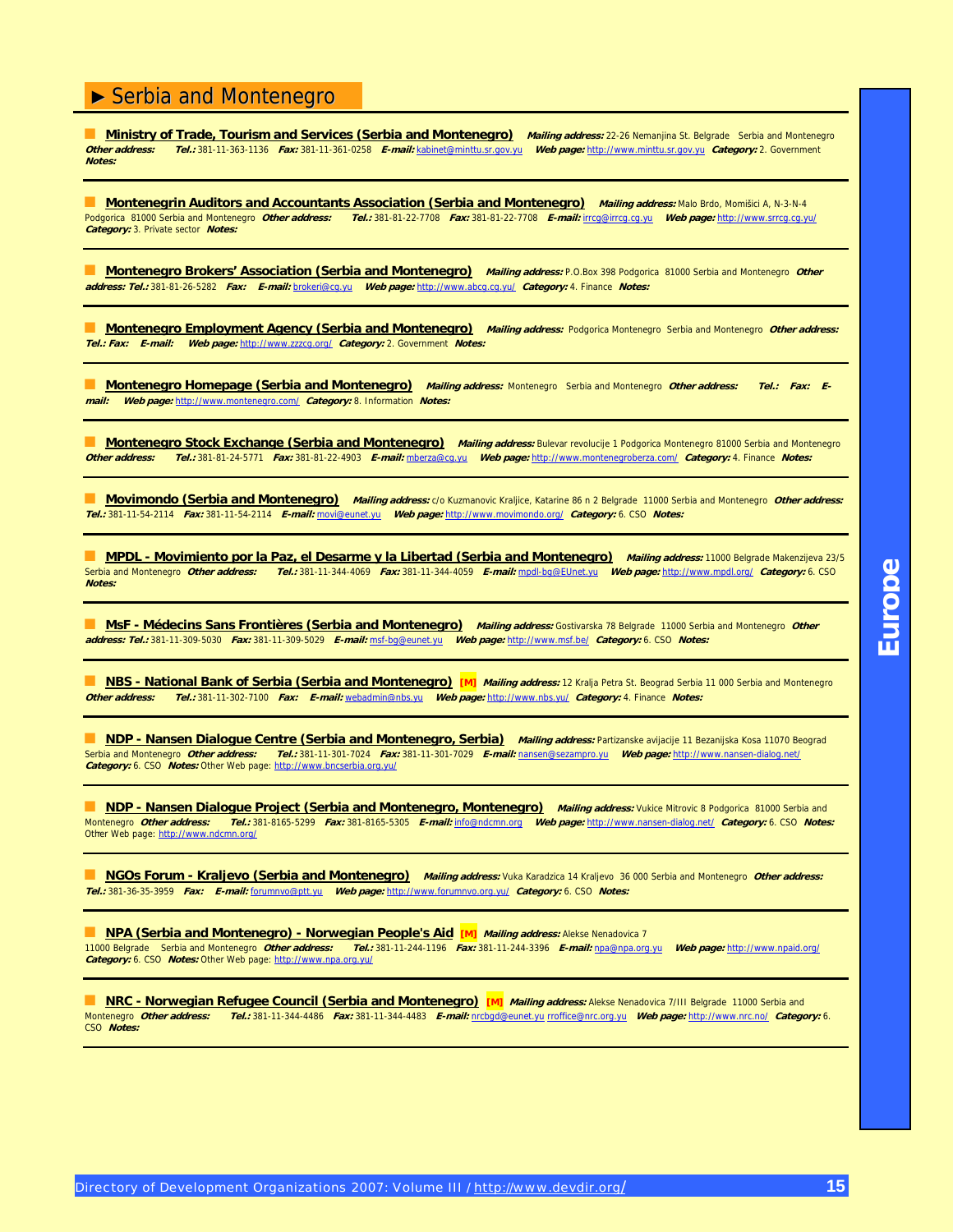■ **Nuova Frontiera (Serbia and Montenegro) Mailing address:** Topciderski venac 6 Belgrade 11000 Serbia and Montenegro **Other address: Tel.:** 381-11-366-7430 **Fax:** 381-11-66-7422 **E-mail:** [nfbelyug@infosky.net](mailto:nfbelyug@infosky.net) **Web page:** [http://www.eurplace.org/orga/nuovafro/](http://www.eurplace.org/orga/nuovafro) **Category:** 6. CSO **Notes:**

**CCHA - Office for the Coordination of Humanitarian Affairs (Serbia and Montenegro)** *Mailing address:* **Internacionalnih brigada 69<br>Belgrade 11000 Serbia and Montenegro** *Other address: Tel.***: 381-11-344-4400 Fax: 381-11-344** Belgrade 11000 Serbia and Montenegro **Other address: Tel.:** 381-11-344-4400 **Fax:** 381-11-344-4300 **E-mail:** ocha[-belgrade@unocha.org](mailto:belgrade@unocha.org) **Web page:** [http://www.reliefweb.int/](http://www.reliefweb.int) **Category:** 1. International **Notes:**

**Copportunity Bank AD (Serbia and Montenegro)** [M] Mailing address: Marka Miljanova 46 Podgorica Montenegro 81000 Serbia and Montenegro Other **address: Tel.:** 381-81-62-5615 **Fax: E-mail:** [info@opportunitybank.cg.yu](mailto:info@opportunitybank.cg.yu) **Web page:** [http://www.opportunitybank.cg.yu/](http://www.opportunitybank.cg.yu) **Category:** 4. Finance **Notes:** MFI

■ **OSCE - Organization for Security and Cooperation in Europe (Serbia and Montenegro)** *Mailing address:* **Cakorska 1</mark>** 11000 Belgrade Serbia and Montenegro **Other address: Tel.:** 381-11-367-2425 **Fax:** 381-11-367-2429 **E-mail:** omisam-[spokesperson@osce.org](mailto:spokesperson@osce.org) [press@omik.org](mailto:press@omik.org) **Web page:** [http://www.osce.org/](http://www.osce.org) **Category:** 1. International **Notes:**

**OSF - Open Society Fund (Serbia and Montenegro)** Mailing address: Njegoseva 26 Podgorica, Montenegro 81000 Serbia and Montenegro Other **address: Tel.:** 381-81-22-5066 **Fax:** 381-81-22-5088 **E-mail:** [montenegro@osim.cg.yu](mailto:montenegro@osim.cg.yu) **Web page:** [http://www.osim.cg.yu/](http://www.osim.cg.yu) **Category:** 6. CSO **Notes:**

■ **Oxfam GB (Serbia and Montenegro) [M] Mailing address:** Dubljanska 38 Belgrade 11000 Serbia and Montenegro **Other address: Tel.:** 381-11-344- 2104 **Fax:** 381-11-344-2104 **E-mail: Web page:** [http://www.oxfam.org.uk/](http://www.oxfam.org.uk) **Category:** 6. CSO **Notes:**

■ **PALGO - Public Administration and Local Government Center (Serbia and Montenegro)** *Mailing address:* **Jove Ilica 165 Beograd<br>11000 Serbia and Montenegro** *Other address: Tel.:* **381-11-49-6693** *Fax:* **381-11-47-2629** *E-mai* 11000 Serbia and Montenegro **Other address: Tel.:** 381-11-49-6693 **Fax:** 381-11-47-2629 **E-mail:** [office@palgo.org.yu](mailto:office@palgo.org.yu) **Web page:** [http://www.palgo.org.yu/](http://www.palgo.org.yu) **Category:** 5. Training and Research **Notes:**

**Bension and Disability Insurance Fund (Serbia and Montenegro)** Mailing address: ul. Jola Piletica br. 2 Podgorica Serbia and Montenegro<br>Other address: Tel.: 381-81-24-5729 Fax: 381-81-24-4476 E-mail: rfondpio@cg.vu Web pa **Other address: Tel.:** 381-81-24-5729 **Fax:** 381-81-24-4476 **E-mail:** [rfondpio@cg.yu](mailto:rfondpio@cg.yu) **Web page:** [http://www.rfondpio.cg.yu/](http://www.rfondpio.cg.yu) **Category:** 2. Government **Notes:**

■ **Philanthropy (Serbia and Montenegro) - Humanitarian Organization of the Serbian Orthodox Church Mailing address:** Dragorska 4 Beograd 11040 Serbia and Montenegro **Other address: Tel.:** 381-11-367-2970 **Fax:** 381-11-367-2971 **E-mail:** [beograd@covekoljublje.org](mailto:beograd@covekoljublje.org) **Web page:** [http://www.covekoljublje.org/](http://www.covekoljublje.org) **Category:** 6. CSO **Notes:**

**Privatization Council (Serbia and Montenegro)** Mailing address: Ulica Jovana Tomasevica 37 Podjorica Montenegro 81000 Serbia and Montenegro **Other address: Tel.:** 381-81-24-1504 **Fax:** 381-81-24-3554 **E-mail:** [savjet@cg.yu](mailto:savjet@cg.yu) **Web page:** [http://www.savjet.org/](http://www.savjet.org) **Category:** 2. Government **Notes:**

**External ProCredit Bank (Serbia and Montenegro) [M]** *Mailing address:* **Bulevar despota Stefana 68c<br>Belgrade Serbia and Montenegro** *Other address: Tel.:* **381-11-207-7906** *Fax:* **381-11-207-7905** *E-mail: W* Belgrade Serbia and Montenegro **Other address: Tel.:** 381-11-207-7906 **Fax:** 381-11-207-7905 **E-mail: Web page:** [http://www.procreditbank.co.yu/](http://www.procreditbank.co.yu) **Category:** 4. Finance **Notes:**

**Bellia Concompted - Association for Mental Health Protection (Serbia and Montenegro)** Mailing address: Vase Stajica 19 Novi Sad 21000 Serbia and Montenegro **Other address: Tel.:** 381-21-61-0465 **Fax: E-mail:** [zicbo@eunet.yu](mailto:zicbo@eunet.yu) **Web page:** [http://www.psihofon.co.yu/](http://www.psihofon.co.yu) **Category:** 6. CSO **Notes:**

■ **REC - Regional Environmental Center for Central and Eastern Europe (Serbia and Montenegro)** Mailing address: Primorska 31 (ulaz iz Preradovi?eve) Beograd 11000 Serbia and Montenegro **Other address: Tel.:** 381-11-329-2899 **Fax:** 381-11-329-3020 **E-mail:** [office@recyu.org](mailto:office@recyu.org) **Web page:** [http://www.rec.org/](http://www.rec.org) **Category:** 6. CSO **Notes:** Other Web page: [http://www.recyu.org/](http://www.recyu.org)

■ **Red Cross Society (Serbia and Montenegro) Mailing address:** Simina 19 Belgrade 11000 Serbia and Montenegro **Other address: Tel.:** 381-11- 262-3564 **Fax:** 381-11-262-2965 **E-mail:** [jckbgd@jck.org.yu](mailto:jckbgd@jck.org.yu) **Web page:** [http://www.jck.org.yu/](http://www.jck.org.yu) **Category:** 6. CSO **Notes:**

Republic Found for Health Care (Serbia and Montenegro) Mailing address: ul. Vaka Durovica b.b. Podgorica Montenegro Serbia and Montenegro **Other address: Tel.:** 381-81-24-3277 **Fax:** 381-81-24-3695 **E-mail:** [zorangl@cg.yu](mailto:zorangl@cg.yu) **Web page:** [http://www.rfzcg.cg.yu/](http://www.rfzcg.cg.yu) **Category:** 2. Government **Notes:**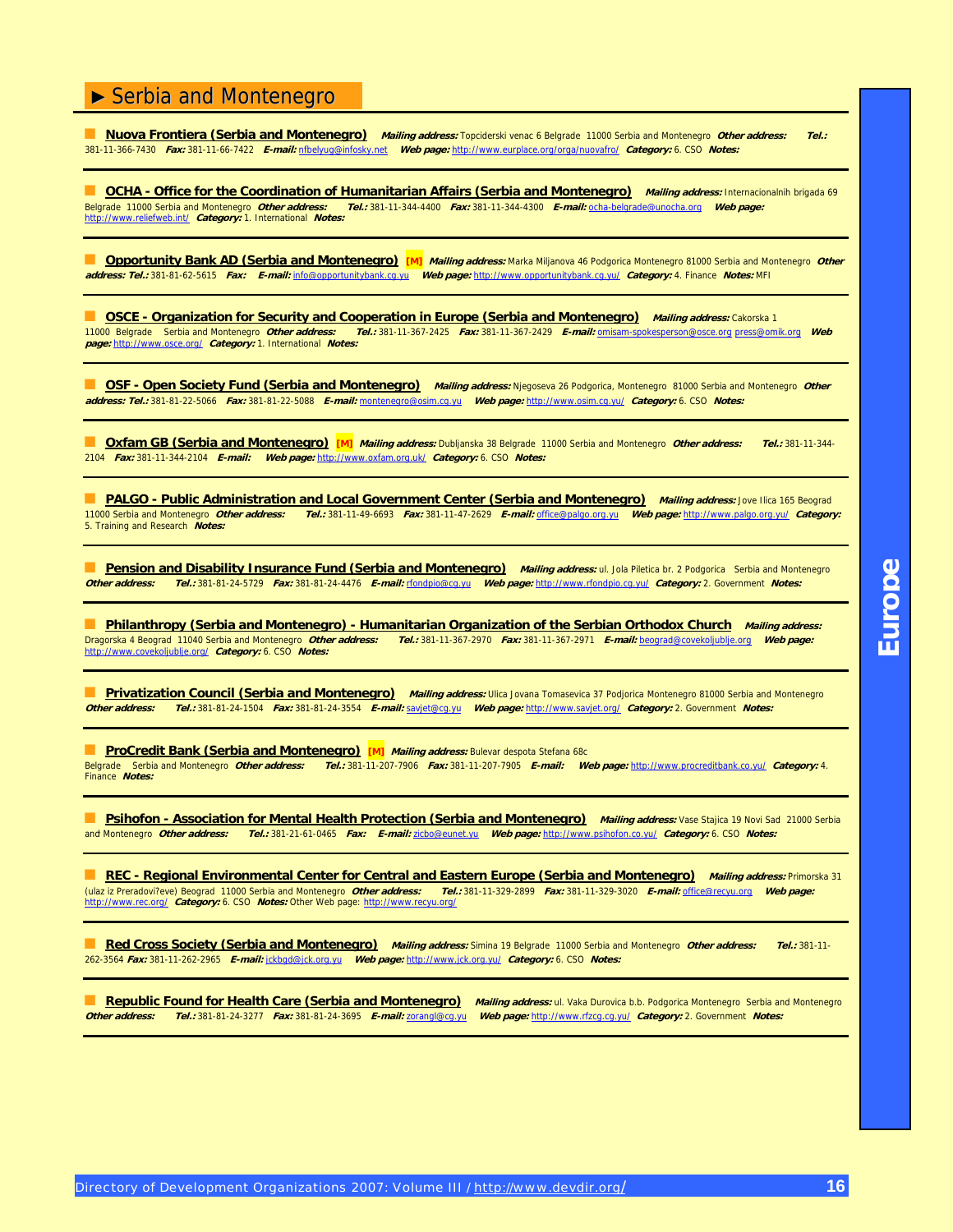**Bepublican Administration of Public Revenue (Serbia and Montenegro)** *Mailing address:* **101 Kneza Milosa St. Belgrade Serbia and<br>Montenegro Other address: Tel.: 381-11-368-2096 Fax: 381-11-364-3348 E-mail: Web page: http** Montenegro **Other address: Tel.:** 381-11-368-2096 **Fax:** 381-11-364-3348 **E-mail: Web page:** [http://www.rujp.sr.gov.yu/](http://www.rujp.sr.gov.yu) **Category:** 2. Government **Notes:**

**Republican Agency for the Development of Small and Medium-sized Enterprises and Entrepreneurship (Serbia and Montenegro) Mailing address:** 19 Toplicin venac St. Belgrade Serbia and Montenegro **Other address: Tel.:** 381-11-334-6107 **Fax:** 381-11-334-6601 **E-mail:** [smes@net.yu](mailto:smes@net.yu) **Web page:** [http://www.sme.sr.gov.yu/](http://www.sme.sr.gov.yu) **Category:** 2. Government **Notes:**

Republican Agency for the Privatisation (Serbia and Montenegro) Mailing address: Terazije 23/6 St. Belgrade Serbia and Montenegro **Other address: Tel.:** 381-11-302-0800 **Fax:** 381-11-324-8375 **E-mail: Web page:** [http://www.priv.yu/](http://www.priv.yu) **Category:** 2. Government **Notes:** [Other Web page: http://www.pa](http://www.pa-serbia.co.yu)serbia[.co.yu/](http://www.pa-serbia.co.yu)

■ **Republican Bureau for International Scientific, Educational, Cultural and Technical Cooperation (Serbia and Montenegro) Mailing address:** Njegoseva br.2 Podgorica 81 000 Serbia and Montenegro **Other address: Tel.:** 381-81-22-5503 **Fax:** 381-81-22-5503 **E-mail:** [zamtes@mn.yu](mailto:zamtes@mn.yu) **Web page:** [http://www.zamtes.vlada.cg.yu/](http://www.zamtes.vlada.cg.yu) **Category:** 2. Government **Notes:**

■ **Republican Bureau for Labour Market (Serbia and Montenegro) Mailing address:** 8 Kralja Milutina St. Belgrade Serbia and Montenegro **Other address: Tel.:** 381-11-324-4612 **Fax:** 381-11-323-4668 **E-mail:** [info@rztr.co.yu](mailto:info@rztr.co.yu) **Web page:** <http://www.rztr.co.yu>**Category:** 2. Government **Notes:**

**Bepublican Commissioner for Refugees (Serbia and Montenegro)** Mailing address: Corner of Cara Dusana St. and Kapetan Misina St., Novi<br>dom building Belgrade Serbia and Montenegro Other address: Tel.: 381-11-362-4324 Fax: 3 dom building Belgrade Serbia and Montenegro **Other address: Tel.:** 381-11-362-4324 **Fax:** 381-11-362-9327 **E-mail:** [komesarijat@kirs.sr.gov.yu](mailto:komesarijat@kirs.sr.gov.yu) **Web page:** [http://www.kirs.sr.gov.yu/](http://www.kirs.sr.gov.yu) **Category:** 2. Government **Notes:**

■ **Republican Development Bureau (Serbia and Montenegro)** Mailing address: 4 Makedonska St. Belgrade Serbia and Montenegro *Other*<br>address: Tel.: 381-11-334-5233 Fax: 381-11-334-5531 E-mail: rzrazvoi@infosky.net Web page: **address: Tel.:** 381-11-334-5233 **Fax:** 381-11-334-5531 **E-mail:** [rzrazvoj@infosky.net](mailto:rzrazvoj@infosky.net) **Web page:** [http://www.razvoj.sr.gov.yu/](http://www.razvoj.sr.gov.yu) **Category:** 2. Government **Notes:**

**Republican Secretariat for Development (Serbia and Montenegro) Mailing address: Cetinjski put bb Podgorica 81000 Serbia and** Montenegro **Other address: Tel.:** 381-81-24-1412 **Fax:** 381-81-24-1790 **E-mail:** [rsr@cg.yu](mailto:rsr@cg.yu) **Web page:** [http://www.rsr.cg.yu/](http://www.rsr.cg.yu) **Category:** 2. Government **Notes:**

**Republican Secretariat for Legislation (Serbia and Montenegro)** Mailing address: Vuka Karadzica br. 2 Podgorica 81000 Serbia and Montenegro **Other address: Tel.:** 381-11-22-5338 **Fax:** 381-11-22-5338 **E-mail:** [rszz@mn.yu](mailto:rszz@mn.yu) **Web page:** [http://www.rszz.cg.yu/](http://www.rszz.cg.yu) **Category:** 2. Government **Notes:**

Republican Statistical Bureau (Serbia and Montenegro) Mailing address: 5 Milana Rakica St. Belgrade Serbia and Montenegro Other address: **Tel.:** 381-11-41-2922 **Fax:** 381-11-41-1260 **E-mail:** [info@statserb.sr.gov.yu](mailto:info@statserb.sr.gov.yu) **Web page:** <http://www.statserb.sr.gov.yu>**Category:** 2. Government **Notes:**

■ **RTI - Refugee Trust Ireland (Serbia and Montenegro) Mailing address:** Obala Iva Novakovica bb Sutomore Serbia and Montenegro **Other address: Tel.:** 381-85-37-3733 **Fax:** 381-85-37-3733 **E-mail:** reftrust[\\_yu@cg.yu](mailto:yu@cg.yu) **Web page:** [http://www.refugeetrust.org/](http://www.refugeetrust.org) **Category:** 6. CSO **Notes:**

**B Save the Children Federation USA (Serbia and Montenegro)** [M] *Mailing address:* Dalmatinska 160 Podgorica 81000 Serbia and Montenegro<br>Other address: Tel.: 381-81-26-5715 Fax: 381-81-21-2070 E-mail: scm@cq.yu Web page: **Other address: Tel.:** 381-81-26-5715 **Fax:** 381-81-21-2070 **E-mail:** [scm@cg.yu](mailto:scm@cg.yu) **Web page:** [http://www.savethechildren.org/](http://www.savethechildren.org) **Category:** 6. CSO **Notes:**

**Save the Children Fund UK (Serbia and Montenegro)** [M] Mailing address: Ljutice Bogdana 20 Belgrade 11000 Serbia and Montenegro Other **address: Tel.:** 381-11-367-1476 **Fax:** 381-11-367-1759 **E-mail:** [office@scfukbgd.org.yu](mailto:office@scfukbgd.org.yu) **Web page:** [http://www.savethechildren.org.uk/](http://www.savethechildren.org.uk) **Category:** 6. CSO **Notes:**

■ **SDC (Serbia and Montenegro) - Swiss Agency for Development and Cooperation Mailing address:** Kneza Mihaila 10/IV 11000 Belgrade Serbia and Montenegro **Other address: Tel.:** 381-11-328-1669 **Fax:** 381-11-328-2220 **E-mail:** [belgrad@sdc.net](mailto:belgrad@sdc.net) **Web page:** [http://www.sdc.admin.ch/](http://www.sdc.admin.ch) **Category:** 1. International **Notes:** Other Web page: [http://www.swisscooperation.org.yu/](http://www.swisscooperation.org.yu)

**Exerbia and Montenegro Statistical Office (Serbia and Montenegro)** Mailing address: Kneza Milosa 20 Beograd 11000 Serbia and Montenegro **Other address: Tel.:** 381-11-361-3245 **Fax:** 381-11-361-7341 **E-mail: Web page:** [http://www.szs.sv.gov.yu/](http://www.szs.sv.gov.yu) **Category:** 2. Government **Notes:**

**Europe**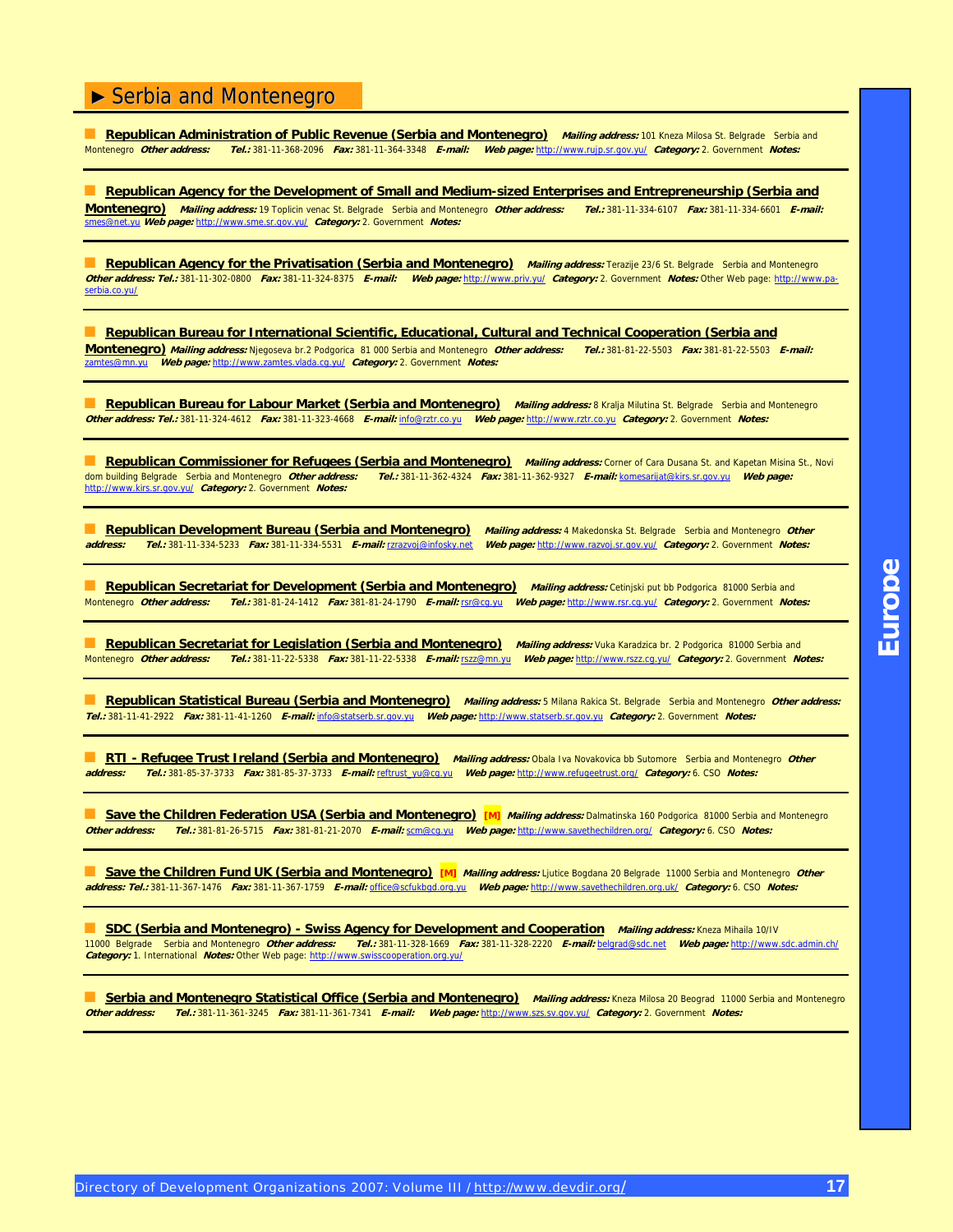■ **Serbia Homepage Mailing address:** Serbia and Montenegro **Other address: Tel.: Fax: E-mail: Web page:** [http://www.siepa.sr.gov.yu/](http://www.siepa.sr.gov.yu) **Category:** 8. Information **Notes:** Other Web page: [http://www.serbianyellowpages.com/](http://www.serbianyellowpages.com)

■ **Serbian Public Procurement Office (Serbia and Montenegro) Mailing address:** Nemanjina 22-26 Beograd Serbia and Montenegro **Other address: Tel.:** 381-11-68-6527 **Fax:** 381-11-361-6534 **E-mail:** [office@ujn.sr.gov.yu](mailto:office@ujn.sr.gov.yu) **Web page:** [http://www.ujn.sr.gov.yu/](http://www.ujn.sr.gov.yu) **Category:** 2. Government **Notes:**

■ **SIDA - Swedish International Development Cooperation Agency (Serbia and Montenegro) [M] Mailing address:** P.O.B. 5 Belgrade 11040 Serbia and Montenegro **Other address:** Ambasada Svedske, Ledi Pedzet 2 Belgrad Serbia and Montenegro **Tel.:** 381-11-206-9200 **Fax:** 381-11-206-9250 **Email:** ambassaden[.belgrad@foreign.ministry.se](mailto:belgrad@foreign.ministry.se) **Web page:** [http://www.sida.se/](http://www.sida.se) **Category:** 1. International **Notes:**

**BEPA - Serbian Investment and Export Promotion Agency (Serbia and Montenegro) Mailing address: Terazije 23 Belgrade 11000** Serbia and Montenegro **Other address: Tel.:** 381-11-324-8040 **Fax:** 381-11-324-8227 **E-mail:** [office@siepa.sr.gov.yu](mailto:office@siepa.sr.gov.yu) **Web page:** [http://www.siepa.sr.gov.yu/](http://www.siepa.sr.gov.yu) **Category:** 2. Government **Notes:**

■ **SOIR - Swedish Organization for Individual Relief (Serbia and Montenegro)** Mailing address: Servo Mihalja 1 Novi Sad 21000 Serbia and Montenegro **Other address: Tel.:** 381-21-37-2266 **Fax:** 381-21-37-2266 **E-mail:** [imns@eunet.yu](mailto:imns@eunet.yu) **Web page:** [http://www.individuell.manniskohjalp.se/](http://www.individuell.manniskohjalp.se) **Category:** 6. CSO **Notes:**

■ **SOS Children's Villages (Serbia and Montenegro)** Mailing address: SOS Decje selo, Dr Milorad Pavlovic Sremska Kamenica 21208 Serbia and Montenegro **Other address: Tel.:** 381-21-46-1177 **Fax:** 381-21-46-1971 **E-mail:** [contact@sos-kd.org.yu](mailto:contact@sos-kd.org.yu) **Web page:** [http://www.sos-childrensvillages.org/](http://www.sos-childrensvillages.org) **Category:** 6. CSO **Notes:** Other Web page: [http://www.sos-kd.org.yu/](http://www.sos-kd.org.yu)

■ **State Archives of Montenegro (Serbia and Montenegro)** Mailing address: Podgorica Montenegro 81000 Serbia and Montenegro Other address: **Tel.: Fax: E-mail:** [darcg@cg.yu](mailto:darcg@cg.yu) **Web page:** [http://www.dacg.cg.yu/](http://www.dacg.cg.yu) **Category:** 2. Government **Notes:**

■ **Svetlost (Serbia and Montenegro) Mailing address:** Proleterska br. 6 Ruma 22400 Serbia and Montenegro **Other address: Tel.:** 381-22-43-2138 **Fax: E-mail:** [office@svetlost.org](mailto:office@svetlost.org) **Web page:** [http://www.svetlost.org/](http://www.svetlost.org) **Category:** 6. CSO **Notes:**

■ **Tear Fund (Serbia and Montenegro) Mailing address:** Dimitrija Dimitrijevica 29 Nis 18000 Serbia and Montenegro **Other address: Tel.:** 381-18-4- 1664 **Fax:** 381-18-4-1563 **E-mail:** [serbia@tearfund.org](mailto:serbia@tearfund.org) **Web page:** [http://www.tearfund.org/](http://www.tearfund.org) **Category:** 6. CSO **Notes:**

■ **THW - Bundesanstalt Technisches Hilfswerk / German Federal Agency for Technical Relief (Serbia and Montenegro) Mailing address:** Mirce Aceva 17 Belgrade 11000 Serbia and Montenegro **Other address: Tel.:** 381-11-397-0730 **Fax:** 381-11-397-0730 **E-mail:** [thwbgd@yubc.net](mailto:thwbgd@yubc.net) **Web page:** [http://www.thw.bund.de/](http://www.thw.bund.de) **Category:** 6. CSO **Notes:**

**TI - Transparency International Serbia (Serbia and Montenegro)** *Mailing address:* **Ulica 29. novembra. br. 36/I 11000 Beograd Serbia and<br>Montenegro** *Other address: Tel.:* **381-11-322-8196** *Fax:* **381-11-322-8196** *E-mail:* **ts** Montenegro **Other address: Tel.:** 381-11-322-8196 **Fax:** 381-11-322-8196 **E-mail:** [ts@transparentnost.org.yu](mailto:ts@transparentnost.org.yu) **Web page:** [http://www.transparency.org/](http://www.transparency.org) **Category:** 6. CSO Notes: Other Web page: http://www.transparentnost.org.yu/, Transparentnost Srbija

**■ · <u>UCODEP (Serbia and Montenegro) - Unità e Cooperazione per lo Sviluppo dei Popoli** *Mailing address:* **So Vozdovac Ustamicka, 53,**</u> Office 53 Belgrado 11000 Serbia and Montenegro **Other address: Tel.:** 381-11-444-5731 **Fax:** 381-11-444-0407 **E-mail:** [ucodepbg@eunet.yu](mailto:ucodepbg@eunet.yu) **Web page:** [http://www.ucodep.org/](http://www.ucodep.org) **Category:** 6. CSO **Notes:**

**UMCOR - United Methodist Committee on Relief (Serbia and Montenegro) [M]** *Mailing address: Kralja Milutina 15 Belgrade 11000 Serbia* and Montenegro *Other address: Tel.: 381-11-322-8089 381-11-322-8453 Fax: 381-11-322-84* and Montenegro **Other address: Tel.:** 381-11-322-8089 381-11-322-8453 **Fax:** 381-11-322-8453 **E-mail:** [officebg@umcor-serbia.org](mailto:officebg@umcor-serbia.org) **Web page:** [http://www.](http://www.umcor-ngo.org)umcorngo[.org/](http://www.umcor-ngo.org) **Category:** 6. CSO **Notes:** [Other Web page: http://www.umcor-serbia.org/](http://www.umcor-ngo.org)

**UNAIDS (Serbia and Montenegro) - Joint United Nations Programme on HIV/AIDS [M]** *Mailing address:* **Svetozara Markovica 58<br>11000 Belgrade Serbia and Montenegro** *Other address: Tel.:* **381-11-360-2143 Fax: 381-11-360-2143 F-**11000 Belgrade Serbia and Montenegro **Other address: Tel.:** 381-11-360-2143 **Fax:** 381-11-360-2143 **E-mail:** [unaids@unicef.org.yu](mailto:unaids@unicef.org.yu) **Web page:** [http://www.unaids.org/](http://www.unaids.org) **Category:** 1. International **Notes:**

■ **UNCHS / Habitat (Serbia and Montenegro) - United Nations Human Settlements Programme [M] Mailing address:** Kosovska 49/8 Beograd 11000 Serbia and Montenegro **Other address: Tel.:** 381-11-334-5513 **Fax:** 381-11-334-5314 **E-mail:** hpd[\\_unchs@hotmail.com](mailto:unchs@hotmail.com) **Web page:** [http://www.unhabitat.org/](http://www.unhabitat.org) **Category:** 1. International **Notes:**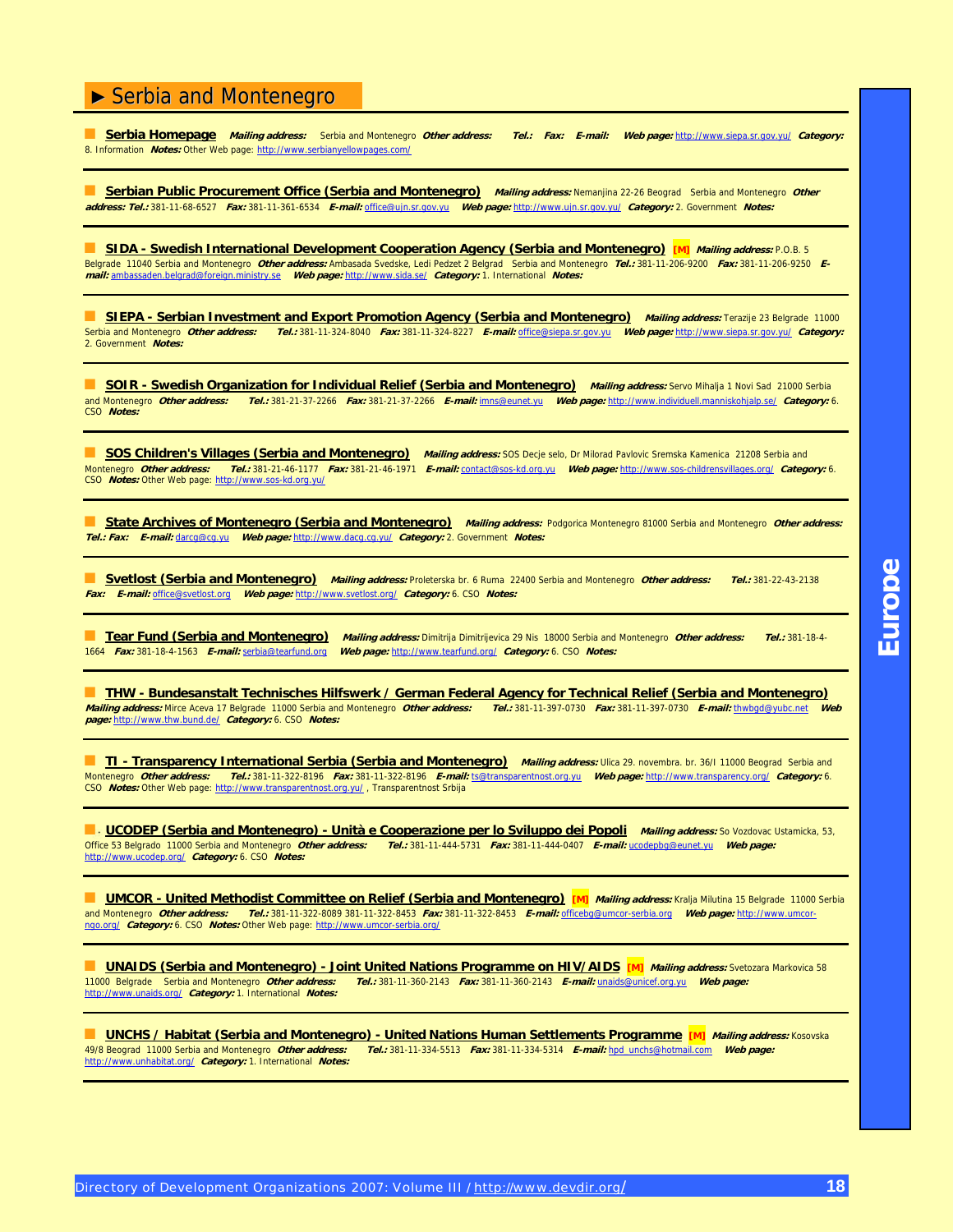**UNDP (Serbia and Montenegro) - United Nations Development Programme [M]** *Mailing address:* **Internacionalnih brigada 69 Belgrade<br>11000 Serbia and Montenegro** *Other address: Tel.:* **381-11-344-4400 381-11-204-0400** *Fax:* **381** 11000 Serbia and Montenegro **Other address: Tel.:** 381-11-344-4400 381-11-204-0400 **Fax:** 381-11-344-4300 **E-mail:** registry.[yu@undp.org](mailto:yu@undp.org) [undp@undp.org.yu](mailto:undp@undp.org.yu) **Web page:** [http://www.undp.org.yu/](http://www.undp.org.yu) **Category:** 1. International **Notes:**

**UNHCHR - Office of the High Commissioner for Human Rights (Serbia and Montenegro)** Mailing address: Omladinskih brigada 86 Belgrade 11070 Serbia and Montenegro **Other address: Tel.:** 381-11-318-5966 **Fax:** 381-11-318-5872 **E-mail:** ohchr[-pg@cg.yu](mailto:pg@cg.yu) **Web page:** [http://www.unhchr.ch/](http://www.unhchr.ch) **Category:** 1. International **Notes:**

**■ UNHCR (Serbia and Montenegro) - United Nations High Commission for Refugees [M]** *Mailing address:* **Krunska 58 Belgrade 11000<br>Serbia and Montenegro** *Other address: Tel.:* **381-11-344-2091 Fax: 381-11-344-2947 E-mail: yugb** Serbia and Montenegro **Other address: Tel.:** 381-11-344-2091 **Fax:** 381-11-344-2947 **E-mail:** [yugbe@unhcr.ch](mailto:yugbe@unhcr.ch) **Web page:** [http://www.unhcr.org/](http://www.unhcr.org) **Category:** 1. International **Notes:**

**UNICEF (Serbia and Montenegro) - United Nations Children's Fund [M] Mailing address: Svetozara Markovica 58 Belgrade 11000 Serbia and** Montenegro **Other address: Tel.:** 381-11-360-2100 **Fax:** 381-11-360-2199 **E-mail:** [belgrade@unicef.org](mailto:belgrade@unicef.org) [office@unicef.org.yu](mailto:office@unicef.org.yu) **Web page:** [http://www.unicef.org/](http://www.unicef.org) **Category:** 1. International **Notes:** Other Web page: [http://www.unicef.org.yu/](http://www.unicef.org.yu)

**University of Belgrade (Serbia and Montenegro)** Mailing address: Studentski trg 1 Beograd 11000 Serbia and Montenegro Other address: Tel.: **Fax: E-mail:** [ubginfo@rect.bg.ac.yu](mailto:ubginfo@rect.bg.ac.yu) **Web page:** [http://www.bg.ac.yu/](http://www.bg.ac.yu) **Category:** 5. Training and Research **Notes:**

**UNOPS - UN Office for Project Services (Serbia and Montenegro)** Mailing address: Cara Dusana 266 Zemun 11080 Serbia and Montenegro<br>**Other address: Tel.: 381-11-316-1763** Fax: 381-11-316-1763 E-mail: office@unops.org.yu We **Other address: Tel.:** 381-11-316-1763 **Fax:** 381-11-316-1763 **E-mail:** [office@unops.org.yu](mailto:office@unops.org.yu) **Web page:** [http://www.unops.org/](http://www.unops.org) **Category:** 1. International **Notes:**

**LISAID - US Agency for International Development (Serbia and Montenegro) [M]** Mailing address: Knez Milosa 50 Belgrade Serbia 11000 Serbia and Montenegro **Other address: Tel.:** 381-11-361-9344 **Fax:** 381-11-361-8267 **E-mail: Web page:** [http://www.usaid.org.yu/](http://www.usaid.org.yu) **Category:** 1. International **Notes:**

**USAID - US Agency for International Development (Serbia and Montenegro), MAP - Montenegro Advocacy Program (Bill<br>
<b>Iling address:** Gavra Vukovica bb Podgorica 81000 Serbia and Montenegro *Other address: Tel.*: 381-81-27-7 **Mailing address:** Gavra Vukovica bb Podgorica 81000 Serbia and Montenegro Other address: **Web page:** [http://www.ortmap.org/](http://www.ortmap.org) **Category:** 1. International **Notes:**

■ USAID (Serbia and Montenegro, Belgrade) - US Agency for International Development [M] *Mailing address:* American Embassy,<br>Kneza Milosa 50 Belgrade 11000 Serbia and Montenegro *Other address: Tel.:* 381-11-306-4675 *Fax* [Kneza Milosa 50 Belgrade 11000 Serbia and Montenegro](http://serbia-montenegro.usaid.gov) **Other address: Tel.:** 381-11-306-4675 **Fax: E-mail:** comments[-Belgrade@usaid.gov](mailto:Belgrade@usaid.gov) **Web page:** [http://](http://serbia-montenegro.usaid.gov)serbiamontenegro[.usaid.gov/](http://serbia-montenegro.usaid.gov) **Category:** 1. International **Notes:**

■ **USAID (Serbia and Montenegro, Podgorica) - US Agency for International Development [M]** *Mailing address:* **Ljubljanska bb** Podgorica 81 000 Serbia and Montenegro **Other address: Tel.:** 381-81-24-1050 **Fax: E-mail: Web page:** [http://serbia-montenegro.usaid.gov/](http://serbia-montenegro.usaid.gov) **Category:** 1. International **Notes:**

**WFP - World Food Programme (Serbia and Montenegro)** [M] *Mailing address:* Aleksandra Stambolijskog 13 Belgrade 11000 Serbia and Montenegro **Other address: Tel.:** 381-11-66-1007 **Fax:** 381-11-66-0221 **E-mail:** wfp.[belgrade@wfp.org](mailto:belgrade@wfp.org) **Web page:** [http://www.wfp.org/](http://www.wfp.org) **Category:** 1. International **Notes:**

**MIO - World Health Organization (Serbia and Montenegro)** [M] *Mailing address:* Bulevar mira 8 Belgrade 11000 Serbia and Montenegro **Other address: Tel.:** 381-11-66-4557 **Fax:** 381-11-66-4652 **E-mail:** [secretariat@who.org.yu](mailto:secretariat@who.org.yu) **Web page:** [http://www.who.int/](http://www.who.int) **Category:** 1. International **Notes:**

**MITT - Women's Information Technology Transfer (Serbia and Montenegro)** Mailing address: Serbia and Montenegro Other **address:** Serbia and Montenegro Other **address:** Serbia and Montenegro Other **and Antigation address: Tel.: Fax: E-mail:** [info@witt-project.net](mailto:info@witt-project.net) **Web page:** [http://www.witt-project.net/](http://www.witt-project.net) **Category:** 6. CSO **Notes:**

■ **Woman Action (Serbia and Montenegro) Mailing address:** Mose Pijade 52 Podgorica Serbia and Montenegro **Other address: Tel.:** 381-81-61-2133 **Fax:** 381-83-24-1844 **E-mail:** [womenaction@cg.yu](mailto:womenaction@cg.yu) **Web page:** [http://www.wa.cg.yu/](http://www.wa.cg.yu) **Category:** 6. CSO **Notes:**

■ **World Bank (Serbia and Montenegro) [M] Mailing address:** 86 Bulevar Kralja Aleksandra St. Belgrade 11000 Serbia and Montenegro **Other address: Tel.:** 381-11-302-3700 **Fax:** 381-11-302-3732 **E-mail:** [belgraderecep@worldbank.org](mailto:belgraderecep@worldbank.org) **Web page:** [http://www.worldbank.org/](http://www.worldbank.org) **Category:** 1. International **Notes:** Other Web page: [http://www.worldbank.org.yu/](http://www.worldbank.org.yu)